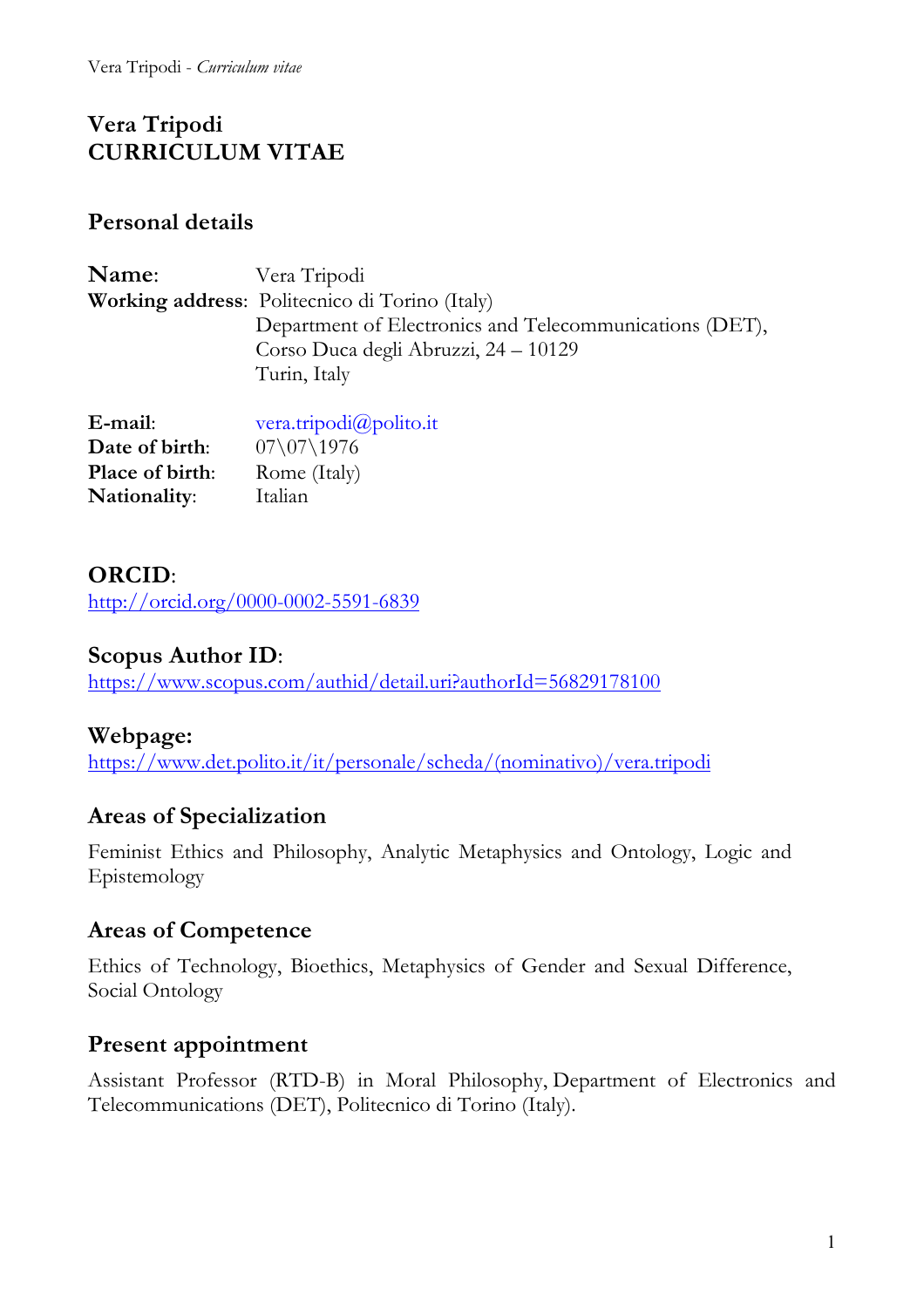## **Academic Titles**

**1)** Qualified to didactical activity (SSD: M-FIL/03 "Moral Philosophy", M-FIL/02 "Philosophy of Science"; M-FIL/01 "Theoretical Philosophy") and included in the Register of External Scholars and Experts of Politecnico of Turin (obtained: 30/07/2020; validity: from 2020 to 2023).

**2)** Qualified "Professore di II Fascia" (ASN - Abilitazione Scientifica Nazionale), Moral Philosophy, 11/C3, in Italian Universities (valid from 13/07/2017 to 13/07/2026).

**3)** Cultrice della materia ("Subject expert") in Moral Philosophy, University of Turin (obtained: 17/10/2018).

**4)** Qualified to didactical activity (SSD M-FIL/03 "Moral Philosophy" and M-FIL/02 "Philosophy of Science") and included in the Register of External Scholars and Experts of Politecnico of Turin (obtained: 08/06/2017; validity: from 2017 to 2020).

**5)** Cultrice della materia ("Subject expert") in Theoretical Philosophy, University of Turin (obtained: 20/03/2013).

**6)** PhD (Dottore di ricerca) in "Logic and Epistemology", Cycle XIX, University of Rome "La Sapienza" (awarded 14\04\2007). Thesis on: "Ontological Uses of the Context Principle". Supervisor: Prof. Cesare Cozzo.

**7)** MA in Philosophy (Laurea vecchio ordinamento) obtained at the University of Rome, "La Sapienza", on the  $03\07\2002$  with the grade of  $110/110$  cum laude. Thesis on: "The Dummett's interpretation of the Context Principle". Supervisor: Prof. Cesare Cozzo.

**8)** High School Diploma in Classical Studies ("Maturità Classica"), Liceo Classico "Augusto", July 1995.

## **Previous Employments**

**1)** 2021-2022 [1 July 2021-24March 2022] Researcher (RTDA) in Moral Philosophy, Department of Philosophy, University of Milan.

**2)** 2020-2021 [16 November 2020-16 June 2021] Research Fellow [*borsista di ricerca*], Department of Philosophy and Educational Sciences, University of Turin.

**3)** 2017-2021, Adjunct Professor, Moral Philosophy, Politecnico of Turin.

**4)** 2018-2021, Adjunct Professor of "Philosophical Anthropology" [Antropologia filosofica], Department of Philosophy and Educational Sciences, University of Turin.

**5)** 2018-2019, Adjunct Professor of "Theoretical Philosophy" [Filosofia teoretica], Department of Philosophy and Educational Sciences, University of Turin.

**6)** 2013-2019, Post-doc, Department of Philosophy and Educational Sciences, University of Turin.

**7)** 2015-2016, (October-March) Fellow at CAS SEE (Center for Advanced Studies, Southeast Europe), University of Rijeka.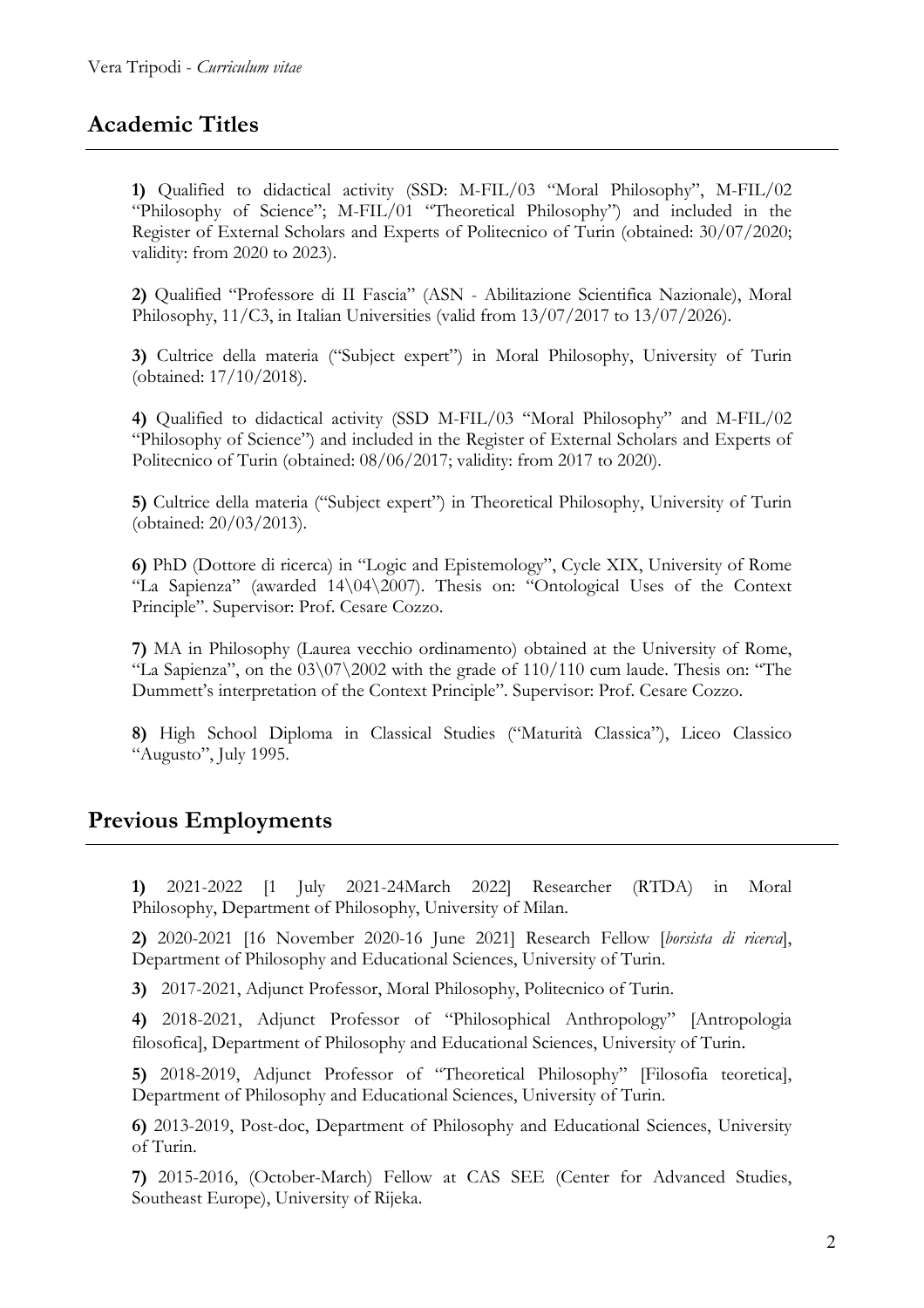**8)** 2010-2012, Post-Doctoral Fellow at Logos-Grup de Recerca en Lògica, Llenguatge i Cognició, Universitat de Barcelona.

**9)** 2009-2010, Post-Doctoral Fellow at the Centre for Gender Research, University of Oslo.

**10)** 2007-2008, Post-Doctoral Fellow at the Department of Philosophy of Columbia University, New York.

**11)** 2006, (January-July) Visiting Scholar at the Department of Philosophy of Columbia University, New York.

# **Participation to International Research Projects**

#### **As a Principal Investigator**

**1.** [2009-2010, September-June] Project funded by the Research Council of Norway. Project reference: 195731/V11. Title: "Gender Categories and Social Kinds". The research activity has been carried out at "Senter for tverrfaglig kjønnsforskning (Center for Gender Research)", Universitetet i Oslo. Funding: 160000 NOK (Norwegian Krone).

**2.** [2010-2012] Project funded by the Ministerio de Educación Gobierno de España ("Movilidad B, "Investigador extranjero"). Title: "Gender Categories and Social Kinds". Project reference: SB2009-0209. The research activity has been carried out at the Universitat de Barcelona (Spain).

#### **As a Team Member**

**1.** [November 2020- February 2021] Research project: 2020/DFE/25/BS. Title: "La donna e la sua rappresentazione: tra realtà e immaginazione" [Woman and her Representation: Between Reality and Imagination]. The research activity has been carried out at the University of Turin (Department of Philosophy and Educational Sciences). PI of the project: Prof. Carola Barbero.

**2.** [2013-2016] International Project "Intellectual Humility and Cultural Diversity in Philosophy: An Examination of the extent an implications of cultural diversity in philosophical intuition". Webpage: http://xphi-europe.org/intellectualhumility/ Co-principal Investigators: Prof. Stephen Stich (Rutgers University) and Prof. Edouard Machery (University of Pittsburgh). Principal Investigator for the Italian Research Team: Prof. Mario Alai (University of Urbino).

**3.** [September 2016-April 2017] Project "Jacques Derrida. Law and culture" International chair of philosophy (3rd edition, 2016), supported by The Compagnia di San Paolo, Turin. (Prot.: 2016.AAI3795.U4550; Pratica numero: 2016.2379; ID ROL: 18246). Principal Investigator: Prof. Maurizio Ferraris.

**4.** [June 2015 - November 2016] International project "New Realism. Law and Philosophy" supported by The Compagnia di San Paolo, Turin (Numero Prot. : 2015.AAI2015.U2449; Pratica numero: 2015.0922; ID ROL: 10199). Principal Investigator: Prof. Maurizio Ferraris.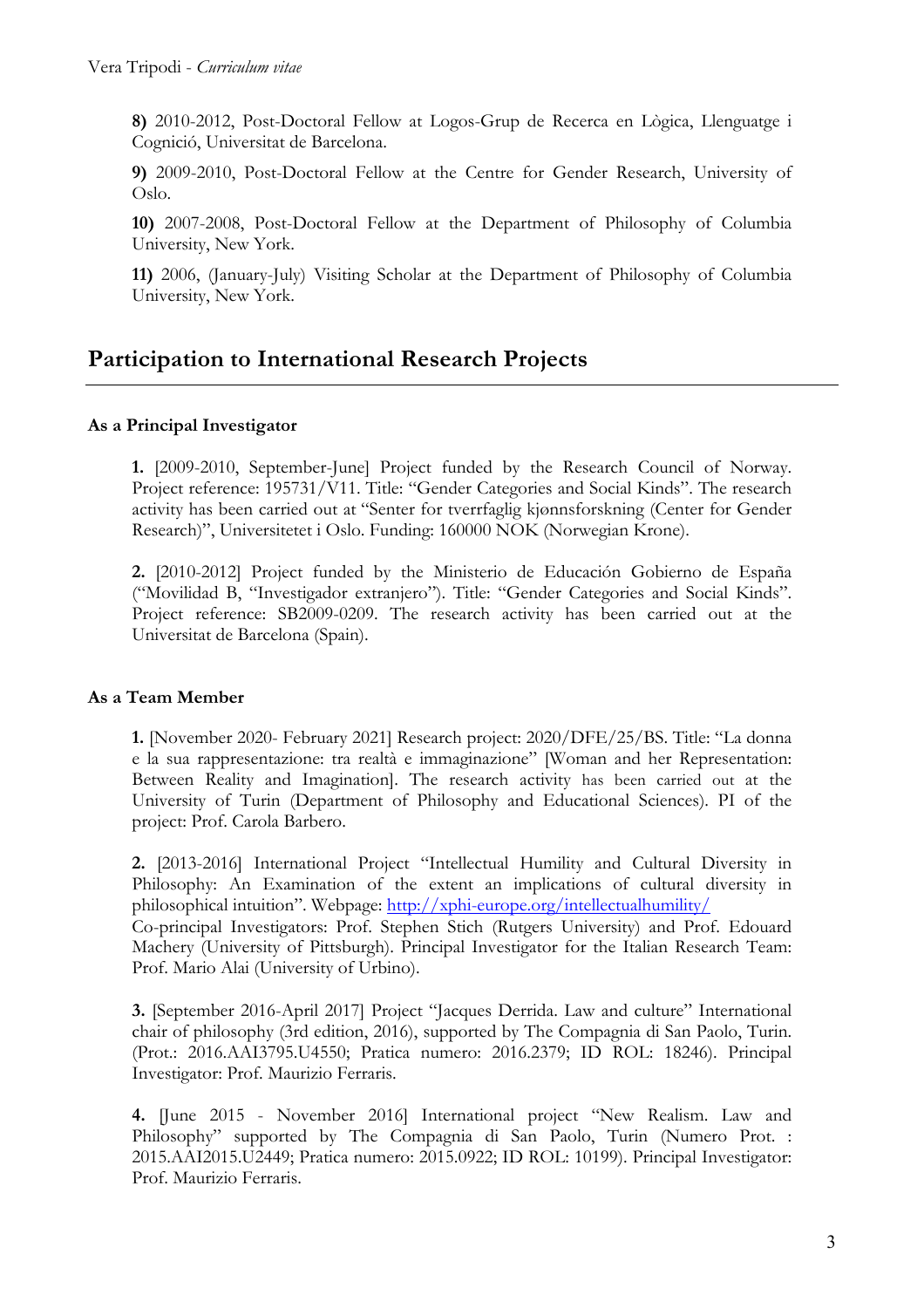**5.** [October 2015- December 2016] Project "International Chair of Philosophy 'Jacques Derrida, law and culture'" (Second edition -2015) supported by The Compagnia di San Paolo, Turin (Prot.: 2015.AAI3384.U4032; Pratica numero: 2015.2012; ID ROL: 12867]. Principal Investigator: Prof. Maurizio Ferraris.

**6.** [2013-2016] National Project (PRIN – Ministry of Education, University, and Research) "Realism and objectivity". Principal investigator (local unit): Prof. Alberto Voltolini.

**7.** [August 2014 – February 2015] Project "ENEGE 2015- establishment and management of a European network of experts in the field of Gender equality", amendment n. 1 to Contract JUST/2011/PROG-GEND/PR/1083/A4, supported by Fondazione Giacomo Brodolini (FGB), Rome. Scientific Investigator: Prof. Francesca Bettio (University of Siena).

**8.** [2013-2015] EU Accelerating Grant. International project "Documentality Organizing Complexity (DOC)", supported by The Compagnia di San Paolo). Principal Investigator: Prof. Maurizio Ferraris.

## **Fellowships and Prizes**

**1.** Four*-*months Scholarship [Borsa di studio] at Department of Philosophy and Educational Sciences, University of Turin. Research project 2020/DFE/37/BS\_ "VOLA\_S1618\_EX-POST\_19\_01 - Compagnia di San Paolo - Bando ex-post - Anno 2018: "L'influenza del genere sull'immaginazione" [The Influence of Gender on Imagination]. PI of the project: Prof. Alberto Voltolini [16 February 2021-16 June 2021].

**2**. Three*-*months Scholarship [Borsa di studio] at Department of Philosophy and Educational Sciences, University of Turin. Research project 2020/DFE/25/BS: "La donna e la sua rappresentazione: tra realtà e immaginazione" [Woman and her Representation: Between Reality and Imagination]. PI of the project: Prof. Carola Barbero. [16 November 2020-16 February 2021].

**3**. Post-Doctoral Research Fellowship, CAS SEE (Center for Advanced Studies, Southeast Europe), University of Rijeka [2015-2016].

**4.** Post-Doctoral Research Fellowship [Beca de Movilidad-Jovenes doctores extranjeros], Ministerio de Educación Gobierno de España [2010-2012].

**5**. Post-Doctoral Research Fellowship, Yggdrasil (young guest and doctoral researchers' annual scholarships for investigation and learning in Norway), The Research Council of Norway [2009].

**6**. Winner of a bursary at the SWIP UK - Session at 2008 Joint Session of The Aristotelian Society and The Mind Association, University of Aberdeen [2008].

**7.** Winner of a Travel Grant at The Midwest SWIP, University of Wisconsin-Whitewater [2008]

**8.** Scholarship (Borsa di perfezionamento), University of Rome "Sapienza" [2006-7].

**9.** PhD maintenance grant from the University of Rome "Sapienza" [2003-2006].

**10.** Adisu (Agenzia per il diritto agli Studi Universitario nel Lazio), borsa di studio per merito (Studentship) [1998-2001].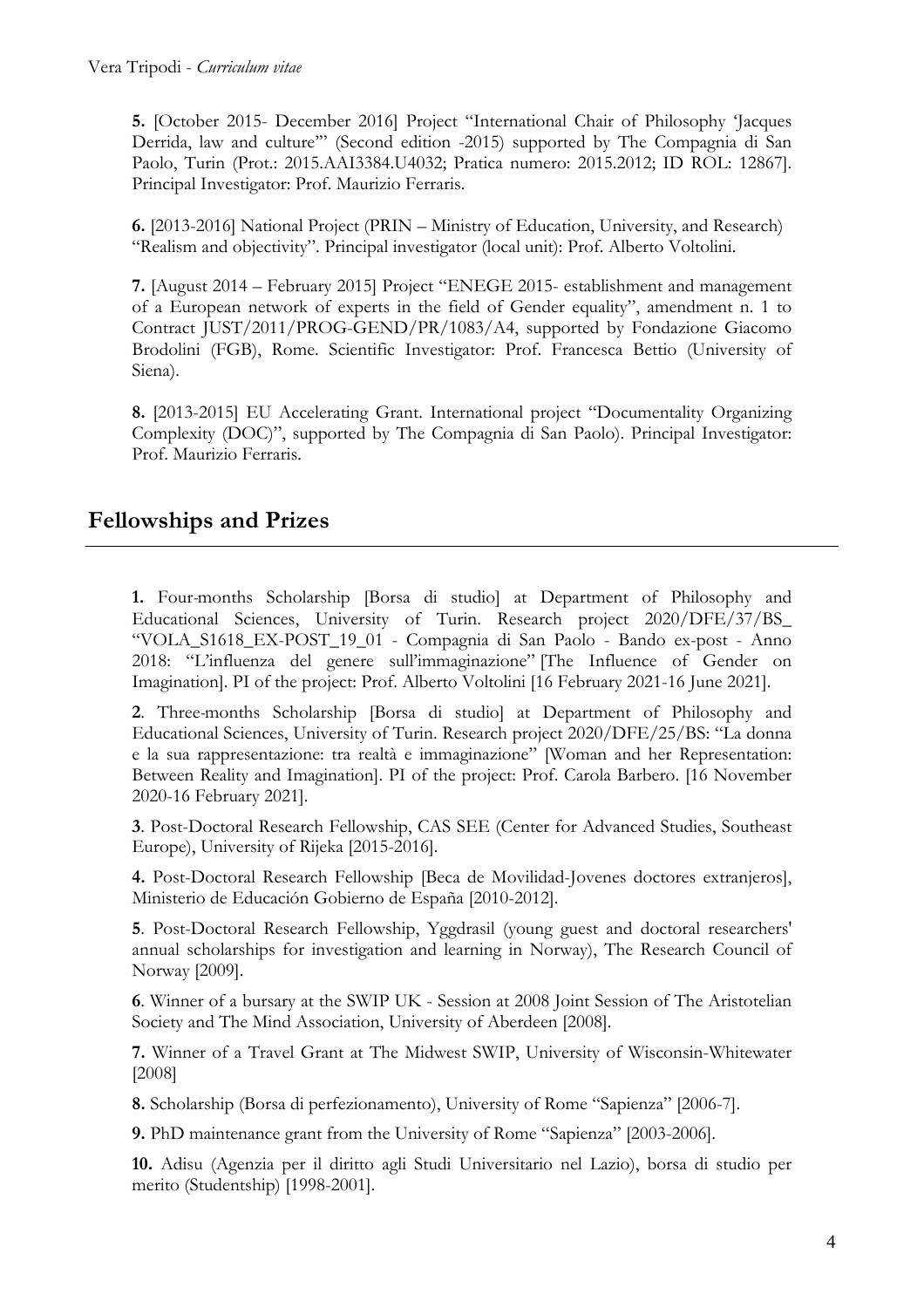## **Publications**

#### **A. Books (4)**

**1**) 2020, V. Tripodi, *Etica delle tecniche. Una filosofia per progettare il futuro* [Ethics of Technology], collana "Scienza e Filosofia" diretta da Armando Massarenti, Mondadori Editore, Milano. ISBN: 978-88-6184-926-9.

**2)** 2015, V. Tripodi, *Filosofie di genere. Differenza sessuale e ingiustizie sociali* [Philosophy of Gender. Sexual Difference and Social Injustices]*,* Carocci Editore, Roma. ISBN: 9788843076963. [Reviews:

8.10.2015. Domenica – Il Sole 24 ORE, *Virtù e conoscenza. Non possiamo non dirci socratici* di Armando Massarenti.

15.01.2016. Pinkthinking, *Filosofie di genere di Vera Tripodi: libri e autori che fanno la differenza* di Lara Romano

25.03.2016. Rai Radio 3, *Fahrenheit – Fahrescuola*

09.05.2016, Rivista italiana di Filosofia Analitica Junior, Vol. 7, No 1 (2016), *Filosofie di genere. Differenza sessuale e ingiustizie sociali*, di Martina Rosola.

Agosto 2017, La Società degli Individui. Quadrimestrale di filosofia e teoria sociale, vol. 58, anno XX, 2017/1, pp. 151-166. *Un'inquietante assenza*, di Silvia Ferrari.

**3**) 2014, V. Tripodi, *Sukupuolen filosofia*, Niin & näin, Tampere. ISBN: 97895255038 [Finnish translation of V. Tripodi, *Filosofia della sessualità*, Carocci, 2011].

**4)** 2011, V. Tripodi, *Filosofia della sessualità* [Philosophy of Sexualities], Carocci Editore, Roma. ISBN: 9788843057184.

[Reviews:

05. 02. 2011. La Repubblica, *Filosofia e Idee*, a cura di Francesca Bolino.

05.03.2011 – La Stampa/Tuttolibri, *Ma oggi i sessi sono diventati più di due* di Franca D'Agostini.

01.07.2011, APhEx, *Filosofia della sessualità* di Domenica Bruni.

17.11.2012, Passaparola Magazine, *La sessualità oltre la nozione di genere e al di là delle relazioni di potere* di Sonia Sion.

26.02.2013, Filosofiablog, un Blog sulla filosofia antica, moderna e contemporanea, *Filosofia della sessualità* di Gioele Gambaro.

24.07.2013, Dol's Magazine, *La filosofia non è solo maschia* di Francesca Lemmi.

20.12.2013, NewsTown*, Filosofia della sessualità e condizione della donna in accademia* di Alessio Santelli.

08.05.2014, Rivista Italiana di Filosofia Analitica Junior, 5:1 (2014), *Filosofia della sessualità* di Martina Rosola.

18.10.2015. Domenica – Il Sole 24 ORE, *Virtù e conoscenza. Non possiamo non dirci socratici* di Armando Massarenti.

#### **B. Edited Books and Journal Issues (6)**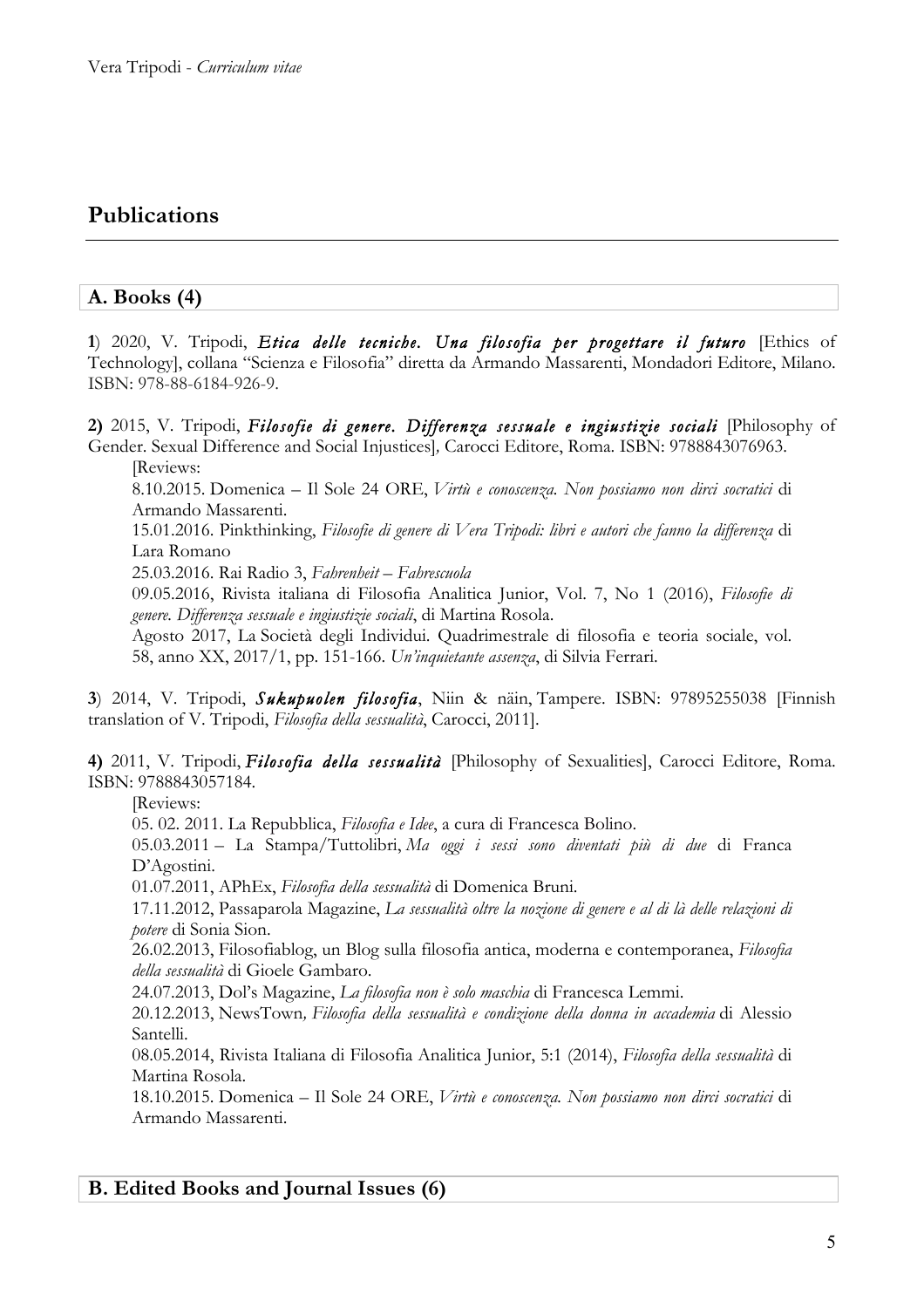**1)** 2022, V. Tripodi (edited with E. Terrone), *Being and Value in Technology*, Palgrave-McMillan, Cham, Switzerland. eBook ISBN 978-3-030-88793-3; Print ISBN 978-3-030-88792-6.

**2)** 2020, V. Tripodi (edited with Antonio Santangelo), *Gravidanza per altri e famiglie omogenitoriali. Un confronto sui contenuti del film documentario "Tuttinsieme" di Marco*  **Puccioni** [Pregnancy for Others and Homogenitorial Families. A Comparison on Marco Simon Puccioni's Film "Tuttinsieme"], "Bioetica. Rivista interdisciplinare", n.4/2020, pp. 622-624.

**3)** 2017, V. Tripodi, *Discrimination in Philosophy*, in "Rivista di Estetica", 64, 1, LVII.

**4)** 2016, V. Tripodi, *Focus on* **"***Philosophy and Medicine"*, in "Medicina & Storia", Edizioni ETS, 9/2016. ISBN: 9788846745750.

**5)** 2012, V. Tripodi (with E. Casetta), *Making Sense of Gender, Sex, Race and the Family*, in "Humana.Mente - Journal of Philosophical Studies", issue 22, September. ISSN: 1972-1293. Available online: http://www.thehumanmind.eu/Issues/Issue22.html.

**6**) 2012, V. Tripodi (with F. Ervas), *Word and Object. 50th years later*, in "Disputatio. International Journal of Philosophy", vol. IV (32). ISSN: 0873-626X.

## **C. Book Chapters (9)**

**1)** 2022, V. Tripodi, *The Right and Unfair Aspects of Artificial Womb Technology*, in V. Tripodi (edited with E. Terrone), *Being and Value in Technology*, Palgrave-McMillan, Cham, Switzerland, 2022, pp. 93-113.

**2)** 2020, V. Tripodi, (co-authored with D. Rose, E. Machery, S. Stich *et al.*), *The Ship of Theseus Puzzle*, in T. Lombrozo, S. Nichols and J. Knobe (eds.), *Oxford Studies in Experimental Philosophy*, Volume 3, pp. 158-174.

**3)** 2018, V. Tripodi, *Beyond the Transcendence. The Feminist Critique of the Notion of God,* in Daniele Bertini, Damiano Migliorini (eds.), *Relations: Ontology and Philosophy of Religion*, Mimesis International, Milano, pp. 171-180. ISBN 9788869770210.

**4)** 2018, V. Tripodi, *Sugli errori scientifici comunicativi*, in Nicla Vassallo (ed.), *La donna non esiste. E l'uomo? Sesso, genere e identità*, Codice Edizioni, Torino, pp. 71-84. ISBN 8875787247.

**5)** 2018, V. Tripodi, *Il genere e l'eterna disputa tra "essere" e "dover essere"*, in Paolo Rigliano (ed.), *Sguardi sul genere*. *Voci in dialogo*, Mimesis, Udine, pp. 147-165. ISBN 978-8857544342.

**6)** 2014, V. Tripodi (co-authored with Francesca De Vecchi and Filippo Magni), *Ethics*, in Tiziana Andina (eds.), *Bridging The Analytical Continental Divide: A Companion to Western Philosophy*, Brill Academic Publishers, Leiden-Boston, pp. 230-240. ISBN: 9789004254961. Chapter DOI: 10.1163/9789004269347\_009.

**7)** 2013, V. Tripodi, *Stereotipi*, in Maria Grazia Turri (ed.), *Manifesto per un nuovo femminismo*, Mimesis, Milano, pp. 209-224. ISBN: 8857514404.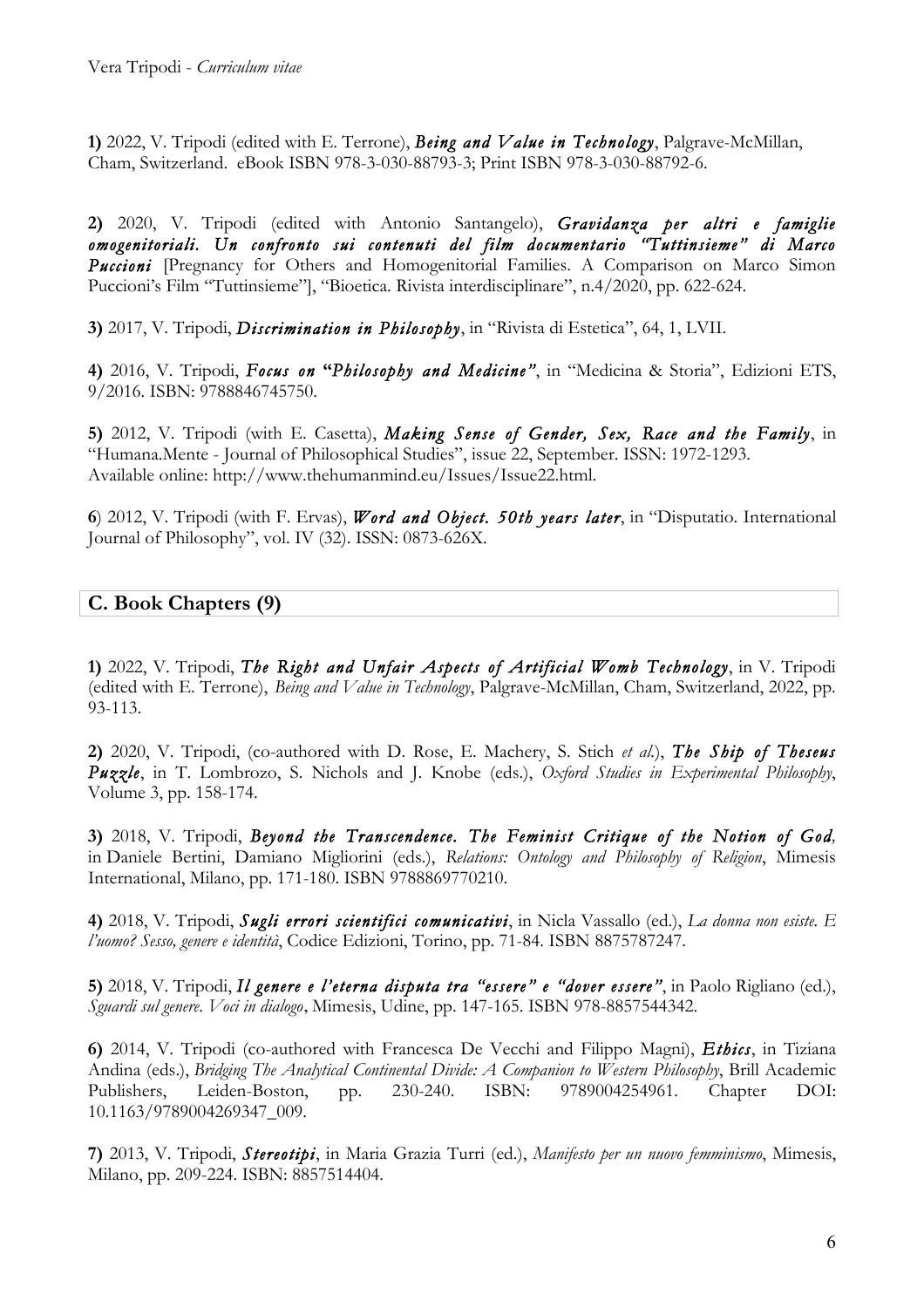**8)** 2012, V. Tripodi (co-authored with Francesca De Vecchi and Filippo Magni), *Etica (o dei comportamenti)*, in T. Andina (ed.), *Filosofia contemporanea. Uno sguardo globale*, Carocci, Roma, pp. 282- 293. ISBN: 9788843067046. Chapter DOI: 10.978.88430/67046.

**9)** 2007, V. Tripodi, *La teoria giustificazionalista del significato e l'antirealismo sul passato*, in C. Tatasciore, P. Graziani, G. Grimaldi (eds.), *Prospettive Filosofiche. Il realismo*, Istituto Italiano per gli Studi Filosofici, Napoli, pp. 129-140. ISBN: 978-88-89946-23-7.

### **D. Book Prefaces or Introductions (5)**

**1)** 2017, V. Tripodi, *The Value of Diversity and Inclusiveness in philosophy. An overview*, in "Rivista di estetica", 64, 1, LVII, pp. 3-17. Article DOI: https://doi.org/10.4000/estetica.2058.

**2)** 2016, V. Tripodi, *Introduction*, in "Medicina & Storia", Edizioni ETS, Anno XVI, 9-10, Edizioni ETS, pp. 53-55. ISBN: 9788846745750.

**3)** 2013, V. Tripodi, *La maternità tra immaginario e luoghi comuni*, in J. Valenti, *Perché avere figli? Viaggio di una neomamma alla scoperta di gioie e dolori di essere genitori*, Edizioni Sonda, Casale Monferrato, 2013, pp. 7-12. ISBN: 9788871066967.

**4)** 2012, V. Tripodi (co-authored with E. Casetta), *Between Science and Philosophy: New Perspectives on Gender, Sex, Race, and the Family*, in *Making Sense of Gender, Sex, Race and the Family*, "Humana.Mente - Journal of Philosophical Studies", issue 22, September 2012. ISSN: 1972-1293.

**5)** 2012, V. Tripodi (co-authored with F. Ervas)*, New Perspectives on Quine's Word and Object*, in "Disputatio. International Journal of Philosophy", vol. IV (32): 317-322. ISSN: 0873-626X.

#### **E. Papers in Conference Proceedings (1)**

**1)** 2006, V. Tripodi, *Singular Terms and Inferential Criteria*, in Carlo Cellucci and Paolo Pecere (eds.), *Proceedings of Workshop on Demonstrative and Non-Demonstrative Reasoning in Mathematics and Natural Science*, Edizioni dell'Università degli studi di Cassino, Cassino, pp. 399-418. ISBN: 8883170350.

## **F. Articles in Peer Reviewed Journals (25)**

**1)** 2020, V. Tripodi, *Omogenitorialità e gestazione per altri. Riflessioni sul film "Tuttinsieme" di Marco Puccioni* [Homogenitoriality and Surrogacy], "Bioetica. Rivista interdisciplinare", n.4/2020, pp. 676- 693.

**2)** 2020, V. Tripodi, *La gestazione per altri come diritto di scelta (professionale) individuale*  [Surrogacy as an individual (professional) right to choose], "Bioetica. Rivista interdisciplinare", n. 2- 3/2020, pp. 451-466.

**3)** 2020, V. Tripodi, *Not Simply a Woman*, "Notizie di Politeia. Rivista di Etica e Scelte Pubbliche", XXXVI, 139, pp. 50-59.

**4)** 2019, V. Tripodi (co-authored with Ivar R. Hannikainen, Edouard Machery, David Rose, Stephen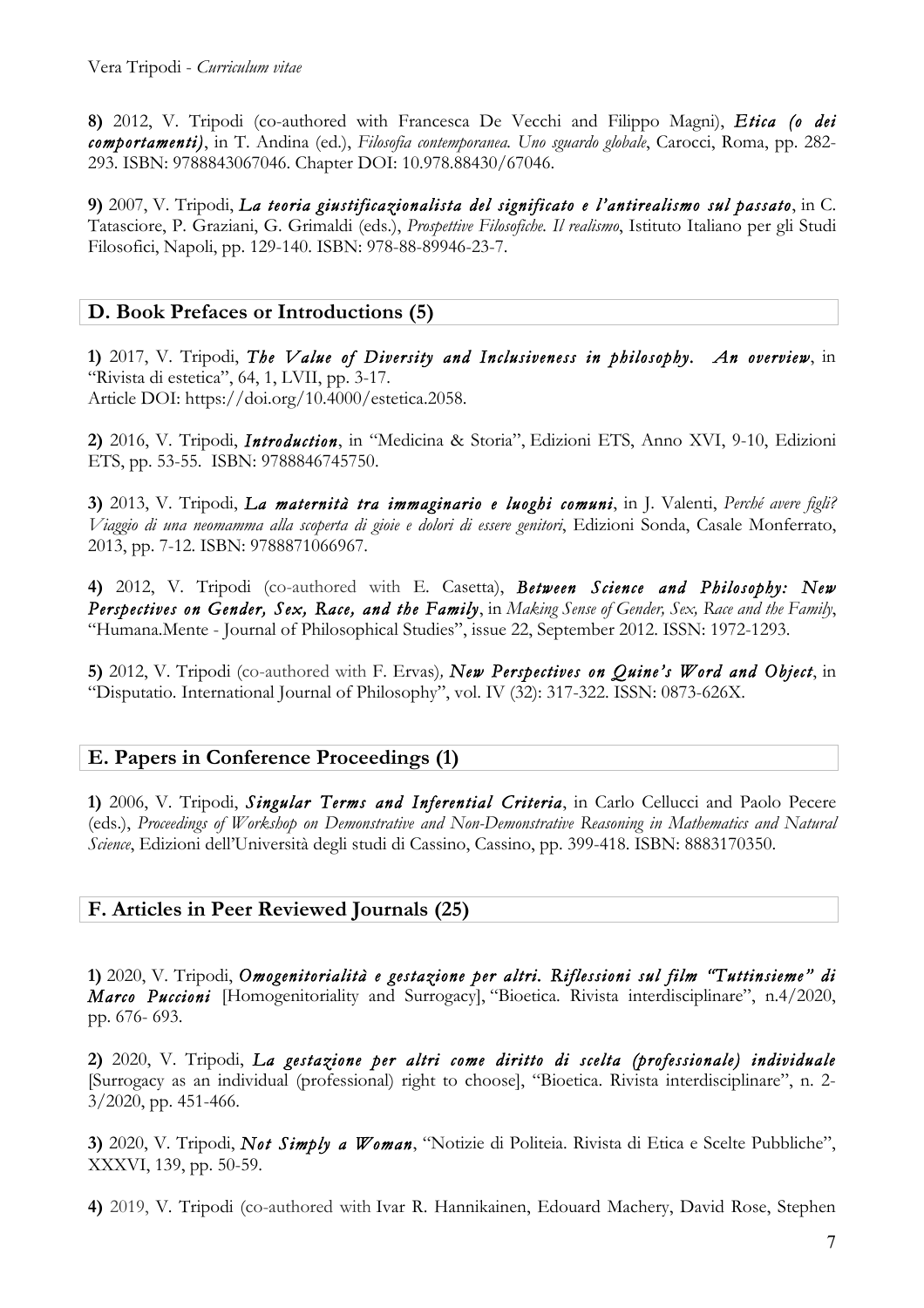Stich *et al.*), *For whom does determinism undermine moral responsibility? Surveying the conditions for free will across cultures*, "Frontiers in Psychology", section Cognitive Science. Article DOI: 10.3389/fpsyg.2019.02428. Available online at: https://www.frontiersin.org/articles/10.3389/fpsyg.2019.02428/full

**5)** 2019, V. Tripodi (co-authored with F. Cova, C. Olivola, E. Machery, S. Stich *et al*), *De pulchritudine non est disputandum? A cross-cultural investigation of the alleged intersubjective validity of aesthetic judgment*, "Mind & Language", Vol. 34, Issue 3, pp. 317-338. Article DOI: 10.1111/mila.12210.

**6)** 2019, V. Tripodi (co-authored with D. Rose, E. Machery, S. Stich *et al*), *Nothing at Stake in Knowledge*, "Noûs", Vol. 53, Issue 1, pp. 224-247. Online ISSN: 1468-0068. Article DOI: https://doi.org/10.1111/nous.12211.

**7)** 2017, V. Tripodi (co-authored with D. Rose, E. Machery, S. Stich *et al*), *Behavioral Circumscription and the Folk Psychology of Belief: A Study in Ethno-Mentalizing*, "Thought: A Journal of Philosophy", Vol. 6, Issue 3, pp. 193-203. Online ISSN: 2161-2234. Article DOI: https://doi.org/10.1002/tht3.248.

**8)** 2017, V. Tripodi (co-authored with E. Machery, S. Stich, D. Rose *et al*), *The Gettier Intuition from South America to Asia*, a special issue edited by Joshua Knobe *et al*, "Journal of Indian Council of Philosophical Research", Vol. 34, Issue 3, pp. 517-541. Article DOI: https://doi.org/10.1007/s40961-017-0113-y.

**9)** 2016, V. Tripodi, *The professionalization of philosophy and the criteria of philosophical knowledge*, in "Transcultural Studies. A Journal in Interdisciplinary Research", Special Issue on philosophy "*What is philosophical knowledge? Its theory and practice in contemporary philosophy*", Brill-Publishing House, Leiden, vol. 12, issue 2, pp. 216-230. Article DOI: https://doi.org/10.1163/23751606- 01202003.

**10)** 2016, V. Tripodi, *Epistemic Injustice and Medical Diagnosis*, in "Medicina & Storia", Anno XVI, 9-10, Edizioni ETS, pp. 147-157. ISBN: 9788846745750.

**11)** 2016, V. Tripodi, *Corpi cibernetici e identità sessuale*, "La Società degli Individui", 2, pp. 42-56. Article DOI: https://doi.org/10.3280/LAS2016-055004.

**12)** 2016, V. Tripodi, *Brevissimo vademecum (ironico e senza pretese) per vivere (quasi) alla "Sex and the City" ed evitare di essere giudicate (troppo) male*, "Rivista di estetica", 60/3, anno LV, pp. 142-154.

Article DOI: https://doi.org/10.4000/estetica.613.

**13)** 2016, V. Tripodi, *Come praticare la parità di genere in filosofia? Alcune proposte*, "Castelli di Yale", volume III, n.2, pp. 59-68. ISSN: 2282-5460.

**14)** 2015, V. Tripodi, *Razionalità ed emotività. Il ruolo svolto dalle emozioni in epistemologia*, in P. Graziani, G. Grimaldi, M. Sangoi (eds.), *Animali razionali. Studi sui confini e sulle possibilità della razionalità*, Isonomia, University of Urbino "Carlo Bo", pp. 321-347. ISSN 2037-4348.

**15)** 2015, V. Tripodi, *Intuition, Gender and the Under-representation of Women in Philosophy,*  "Rivista di Estetica", 58 (1/2015), pp. 134-144. Article DOI: https://doi.org/10.4000/estetica.439.

**16)** 2014, V. Tripodi, *Frege, Wittgenstein: il «principio del contesto» e la grammatica di*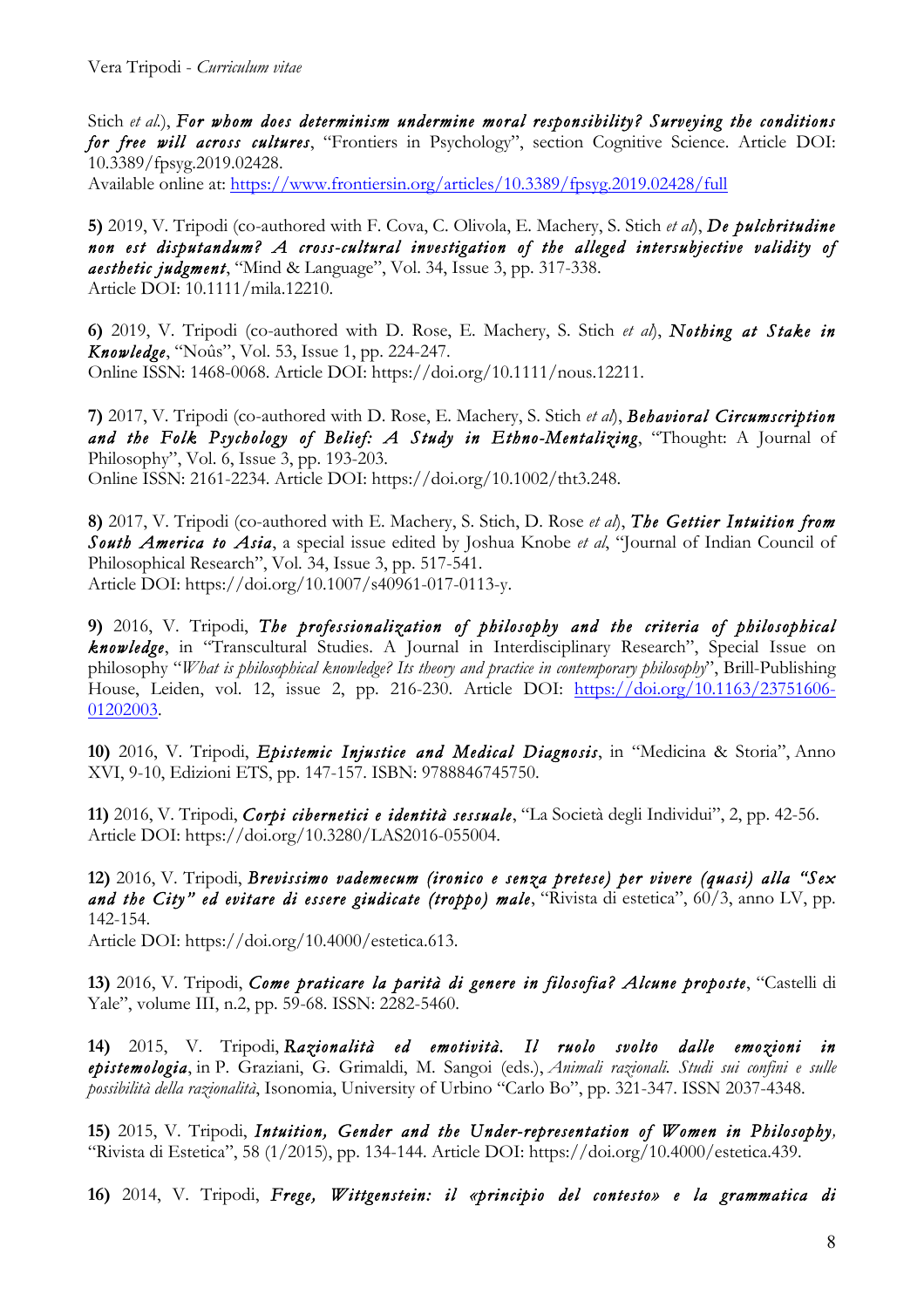*un'espressione*, "Rivista di filosofia", vol. 2, pp. 247-272. Article DOI: https://doi.org/10.1413/76763.

**17)** 2013, V. Tripodi, *Famiglia e matrimonio minimo*, "La Società degli Individui", 47, pp. 39-52. Article DOI: https://doi.org/10.3280/LAS2013-047004.

**18)** 2013, V. Tripodi, *L'intersessualità in famiglia: la chirurgia genitale (in età pediatrica) è l'unica via possibile?*, in "Verifiche. Rivista di scienze umane", Vol. XLII (1-3): 93-118. ISSN: 0391- 4186.

**19)** 2011, V. Tripodi, *Che genere d'intuizioni? Maschile, femminile e ragionamento filosofico*, in "Epistemologia - Rivista Italiana di Filosofia della Scienza", 34 (1): 187-209. Article DOI: https://doi.org/10.1400/184842.

**20)** 2010, V. Tripodi, *La svolta linguistica e le sue origini*, "APhEx- Portale italiano di Filosofia analitica", 1: 89-110. ISSN 2036‐9972.

**21)** 2010, V. Tripodi, *La distinzione fregeana tra Senso e Riferimento* [The Fregean Distinction Between Sense and Reference], "APhEx- Portale italiano di Filosofia analitica", 1: 58-74. ISSN 2036‐9972.

**22)** 2009, V. Tripodi, *Pensare le categorie di genere come tropi*, "Rivista di Filosofia", 3: 347-372. ISSN: 0035-6239. Article DOI: https://doi.org/10.1413/30460.

**23)** 2009, V. Tripodi, *Convenzioni e generi. Donna (o uomo) si nasce o si diventa?*, "Rivista di Estetica", 41 (2/2009): 39-57. Article DOI: https://doi.org/10.4000/estetica.1853.

**24)** 2008, V. Tripodi, *Contestualità e composizionalità del significato*, "Humana.Mente. Journal of Philosophical Studies, 4, pp. 1-26. ISSN: 1972-1293.

**25)** 2007, V. Tripodi, *L'antirealismo al passato. Dummett, Truth and The Past*, "Epistemologia - Rivista Italiana di Filosofia della Scienza", 1:171-178. Article DOI: https://doi.org/10.1400/78907.

## **G. Papers in web magazine, online journals or newspaper (5)**

**1)** 2021, V. Tripodi (co-authored with Federica Berdini and Laura Caponetto), *La filosofia italiana ha un problema di disparità di genere* [Italian Philosophy has a Gender Disparity Problem], "P.O.I. – Points of Interest. Rivista di indagine filosofica e di nuove pratiche della conoscenza", n. 8, I/2021, pp. 174-178. DOI: 10.5281/zenodo.5714737. Available online at: http://poireview.com/la-filosofiaitaliana-ha-un-problema-di-disparita-di-genere/

**2)** 2020, V. Tripodi, *Genere e accademia* [Gender and Academia], "Menelique", numero 3/autunno 2020. Available online at: https://www.menelique.com/2020/10/07/genere-accademia/.

**3)** 2015, V. Tripodi, *Addressing the hidden aspects of gender inequality*, "InGenere", 19/05/2015. Available online at: http://www.ingenere.it/en/articles/addressing-hidden-aspects-gender-inequality

**4)** 2012, V. Tripodi (co-authored with Giuliano Torrengo), *Matrimonio? Meglio minimo* [Marriage? Better Minimal], "IL SOLE 24 ORE", vol. Domenicale, ISSN:0391-786X, 10 giugno, p. 35.

**5)** 2010, V. Tripodi, *Gender Categories and Social Kinds*, "BULLETINE 1/10", University of Oslo,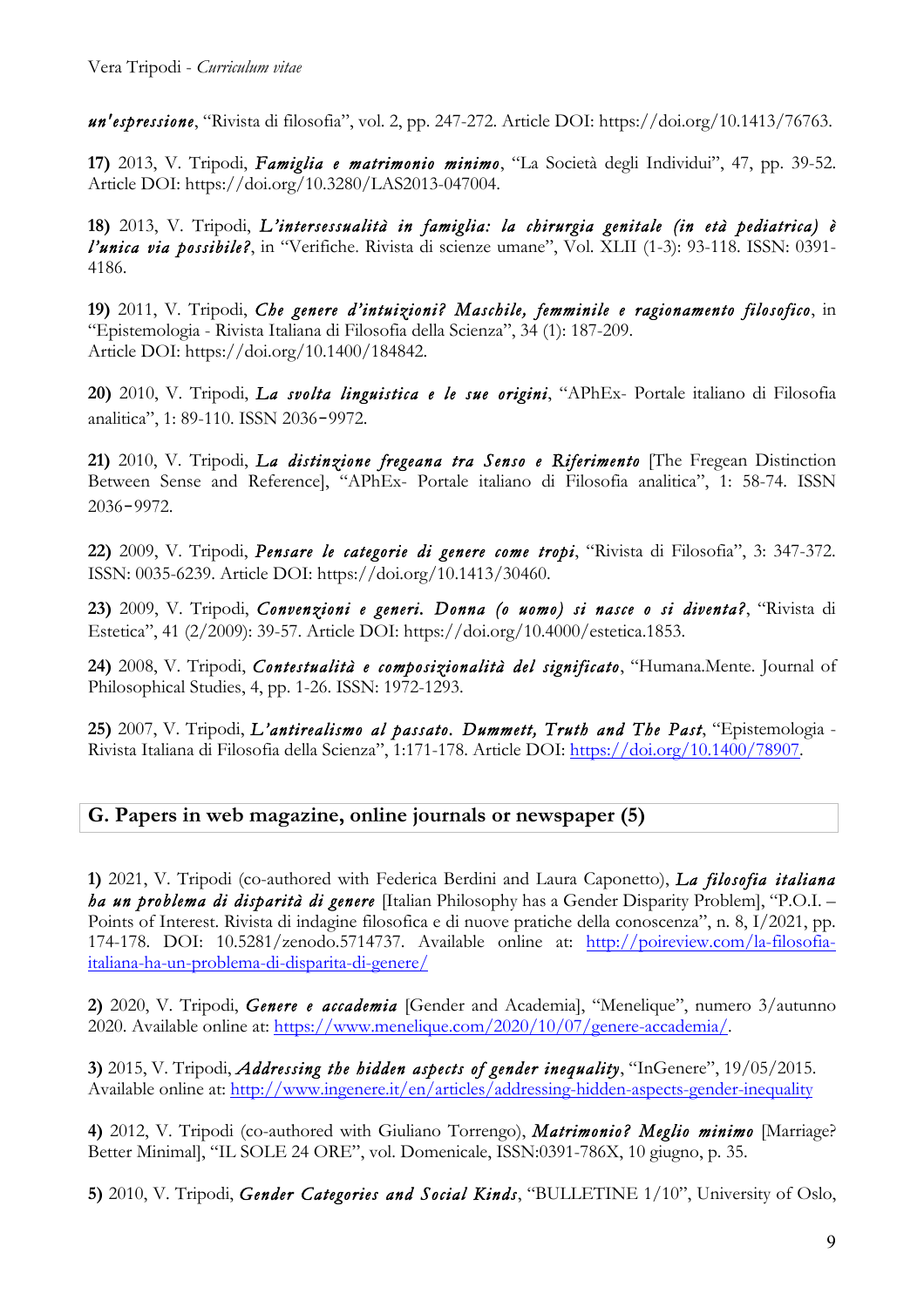Norway, Academic Interests.

### **H. Translations (1)**

**1)** 2016, K. Mulligan, *La preferenza è primitiva?*, in Tiziana Andina, Carola Barbero (eds.), *Ermeneutica, estetica, ontologia. A partire da Maurizio Ferraris*, il Mulino, Bologna, pp. 235-247.

#### **I. Encyclopedia or Dictionary Entries (3)**

**1)** (forthcoming), V. Tripodi, "Identità sessuale", "Identità di genere", "Orientamento sessuale", in the update edition of M. T. Busca - E. Nave (eds.), *Le parole della bioetica. Dizionario ragionato*, AnankeLab, Torino.

**2)** (forthcoming), V. Tripodi, "LGBTQIAPK" (co-authored with M. Cresti), in the update edition of M. T. Busca - E. Nave (eds.), *Le parole della bioetica. Dizionario ragionato*, AnankeLab, Torino.

**3)** 2009, V. Tripodi, "Dimostrazione indiretta", "Legge di Hume", "Affermazione del conseguente", "Ignoratio elenchi", "Negazione dell'antecedente", "Non causa pro causa", "Barbiere", "Definiendum", "Definiens", "Modus ponens", "Modus tollens", "Implicazione", "Russell" in L. Floridi - G. P. Terravecchia (eds.), *Le parole della filosofia contemporanea*, Carocci Editore, Roma.

#### **L. Critical Commentaries (2)**

**1)** 2015, V. Tripodi, Critical Commentary of "Katrina Hutchison, Fiona Jenkins, (eds.), Women in Philosophy. What Needs to Change?, Oxford University Press (Oxford 2013)", in *APhEx - Portale italiano di Filosofia analitica*, 14. ISSN 2036‐9972. Available online: http://www.aphex.it/index.php?Letture=557D03012201740321040505777327

**2)** 2014, V. Tripodi, Critical Commentary of "E. Brake, Minimizing Marriage. Marriage, Morality, and the Law, Oxford University Press (Oxford 2012)", in *APhEx - Portale italiano di Filosofia analitica*, 9: 417- 433. ISSN 2036‐9972.

Available online: http://www.aphex.it/index.php?Letture=557D03012201740321070304777327

#### **M. New Book Reviews (12)**

**1)** 2009, V. Tripodi (co-authored with Daniele Santoro), Review of *ECAP 6: Sixth European Congress of Analytic Philosophy, Krakow 21-26 August 2008. The current state of Analytic Philosophy in Europe*, in "Humana.Mente - Journal of Philosophical Studies", 8:155-158. ISSN 1972-1293.

**2)** 2009, V. Tripodi, Review of C. Bourne, *A Future for Presentism*, Oxford, Clarendon Press, 2006, in "Humana.Mente - Journal of Philosophical Studies", 8: XV-XX. ISSN 1972-1293.

**3)** 2007, V. Tripodi, Review of M. Dummett, *Thought and Reality*, OUP 2006 in "2R - Rivista di Recensioni Filosofiche SWIF", 7: 51-61. ISSN 1126-4780. (available at http://www.swif.uniba.it/lei/2r/2R\_7\_5\_Dummett-Tripodi.pdf).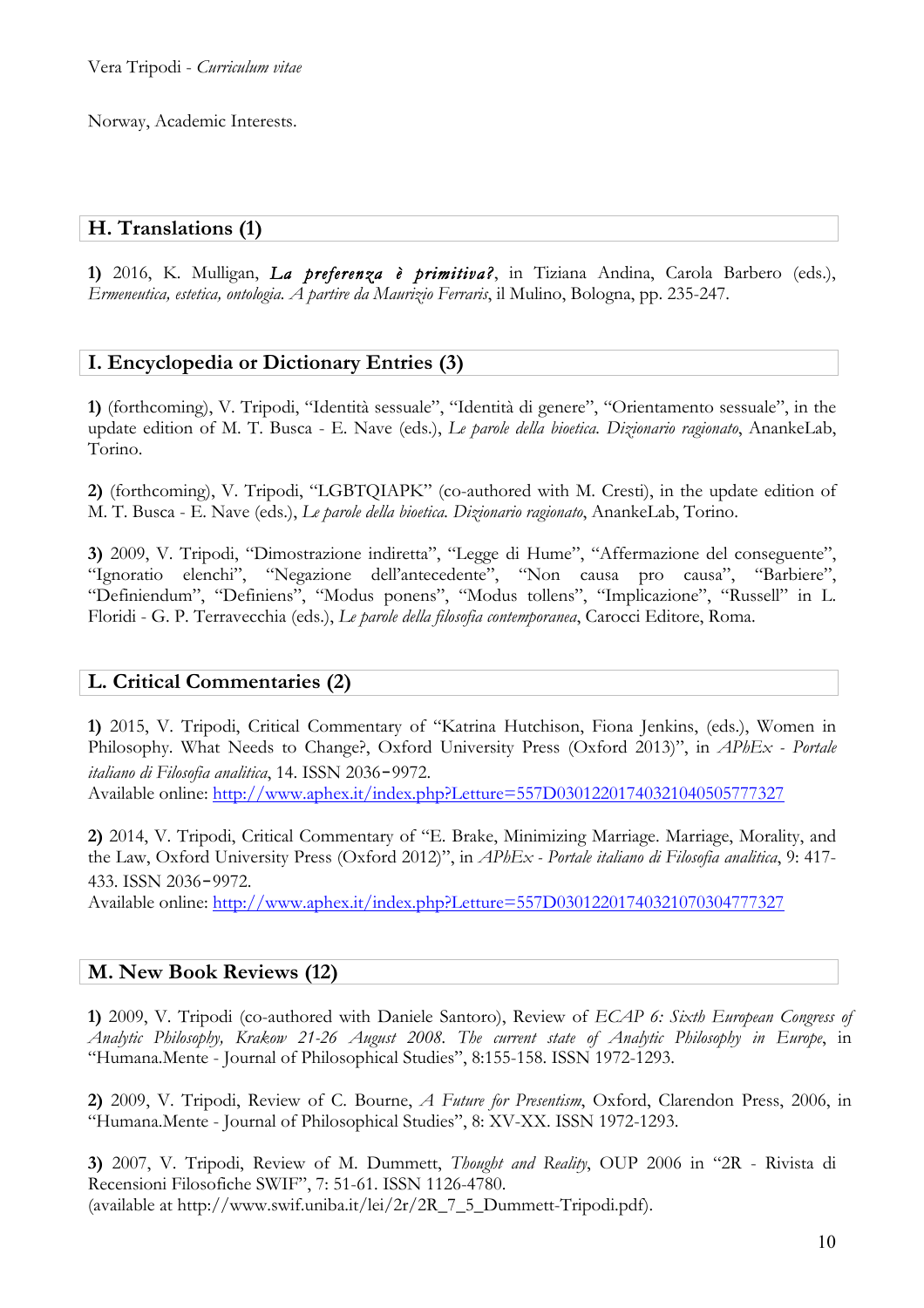**4)** 2007, V. Tripodi, Review of M. Dummett, *Thought and Reality*, OUP 2006 in "Rivista di Filosofia", il Mulino.

**5)** 2006, V. Tripodi, Review of A. Varzi, *Ontologia*, Bari-Laterza, 2005, in "Rivista di Filosofia", il Mulino.

**6)** 2006, V. Tripodi, Review of R. Casati, A. Varzi, *Semplicità insormontabili. 39 storie filosofiche*, Editori Laterza, 2004, in "Rivista di Filosofia", il Mulino.

**7)** 2006, V. Tripodi, Review of M. Dummett, *Truth and the Past*, New York, Columbia University Press 2004, in "2R - Rivista di Recensioni Filosofiche SWIF", 3: 27-38. ISSN 1126-4780. Available at: http://www.swif.uniba.it/lei/2r/2R\_3\_3\_dummett-tripodi.pdf.

**8)** 2005, V. Tripodi, Review of C. Penco, *Introduzione alla filosofia del linguaggio*, Bari-Roma, Laterza 2004, in "Rivista di Filosofia", il Mulino.

**9)** 2004, V. Tripodi, Review of N. Vassallo (a cura di), *La filosofia di Gottlob Frege*, in "Rivista di Filosofia", il Mulino.

**10)** 2004, V. Tripodi, Review of D. Davidson, *Soggettivo, intersoggettivo, oggettivo*, Milano Cortina 2003, in "Rivista di Filosofia", il Mulino.

**11)** 2004, V. Tripodi, Review of M. Dummett, *Truth and the Past*, New York, Columbia University Press 2004, in "Rivista di Filosofia", il Mulino.

**12)** 2003, V. Tripodi, Review of M. Vignolo, *Afferrare Pensieri. Gli atteggiamenti proposizionali dopo Frege e Russell*, Roma Carocci 2001, in "Rivista di Filosofia", il Mulino.

## **Teaching Experiences**

#### **Academic Year 2020/2021**

Second semester, Teaching Module "Filosofia di genere" [Philosophy of Gender], Master in BIOETICA, PLURALISMO E CONSULENZA ETICA [Bioethics, Pluralism and Ethics Advising], University of Turin [10 hours]

Second semester, Adjunct Professor of "Philosophical Anthropology" [Antropologia filosofica], University of Turin ["24 CFU – PREFIT" and "24 CFU - PREFIT II", [36 hours, 6 credits]

Second semester, Teaching module "Etica della cura" [Ethics of Care], Corso Formazione Formatori: "Formare all'etica della cura infermieristica" [Training Course for Trainers: the ethics of nursing care]*,* 17-19 May 2021, Corso di laurea in Infermieristica, University of Turin [14 hours]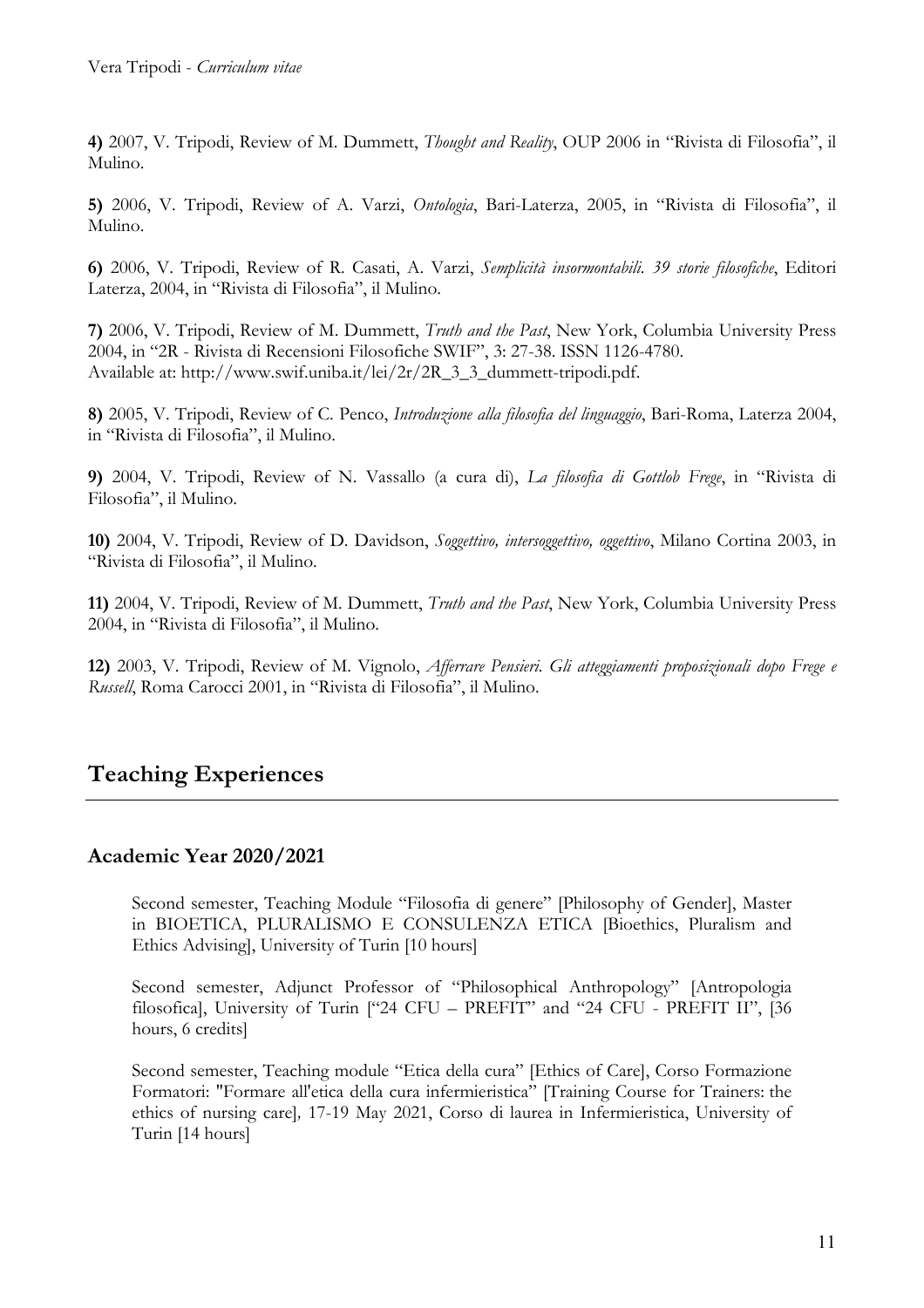#### **Academic Year 2019/2020**

Second semester, Adjunct Professor of "Ethics of Technology" [Etica delle tecniche], Politecnico of Turin [60 hours, 6 credits]

Second semester, Adjunct Professor of "Philosophical Anthropology" [Antropologia filosofica], University of Turin ["24 CFU – PREFIT" and "24 CFU - PREFIT II", [36 hours, 6 credits]

Second semester, Teaching Module "Ethical Problems about Gender" [Problemi etici connessi al genere], Master in BIOETICA, PLURALISMO E CONSULENZA ETICA [Bioethics, Pluralism and Ethics Advising], University of Turin [8 hours, from 29.05.2020 to 28.11.2020].

#### **Academic Year 2018/2019**

First semester, Adjunct Professor of "Theoretical Philosophy" [Filosofia teoretica], University of Turin [24 hours, 4 credits]

January 29 2019, Lesson on "Epistemic Injustice and Gender Discrimination" for the Phd course in History of Societies, Institutions and Thought [Storia delle società, delle istituzioni e del pensiero], at University of Udine-Trieste. Link: http://www2.units.it/dotstoriafil/index.php.

Second semester, Adjunct Professor of "Ethics of Technology" [Etica delle tecniche], Politecnico of Turin [60 hours, 6 credits]

Second semester, Adjunct Professor of "Philosophical Anthropology" [Antropologia filosofica], University of Turin ["24 CFU – PREFIT" and "24 CFU - PREFIT II", [36 hours, 6 credits]

June 20 2019, Lesson on "Big data: Ethical and Legal Issues" for the Summer School in Media Ecology and Digital Communication, at Camogli (Italy), organized by "Festival della Comunicazione – Frame s.r.l." and "Comune di Camogli", in collaboration with the University of Turin, the University of Genoa and the Italian Institution of Technology (Istituto Italiano di Tecnologia, IIT).

#### **Academic Year 2017/18**

Second semester, Adjunct Professor of "Ethics of Technology" [Etica delle tecniche], Politecnico of Turin [60 hours, 6 credits]

29 June 2018, Lesson for the Summer School on "Psychogeriatrics: methodological originality and objectives" [Psicogeriatria: originalità metodologica e degli obiettivi] organized by AIS (Associazione Italiana di Psicogeriatria), Pistoia (Italy).

12 May 2018, Lesson for the refresher course on "Sex and Psychiatry" [SEX & PSICHIATRIA. Erotismo e salute mentale: riflessioni per buone pratiche clinico assistenziali] organized by A.N.I.N. (Associazione Nazionale Infermieri Neuroscienze) and Regione Piemonte.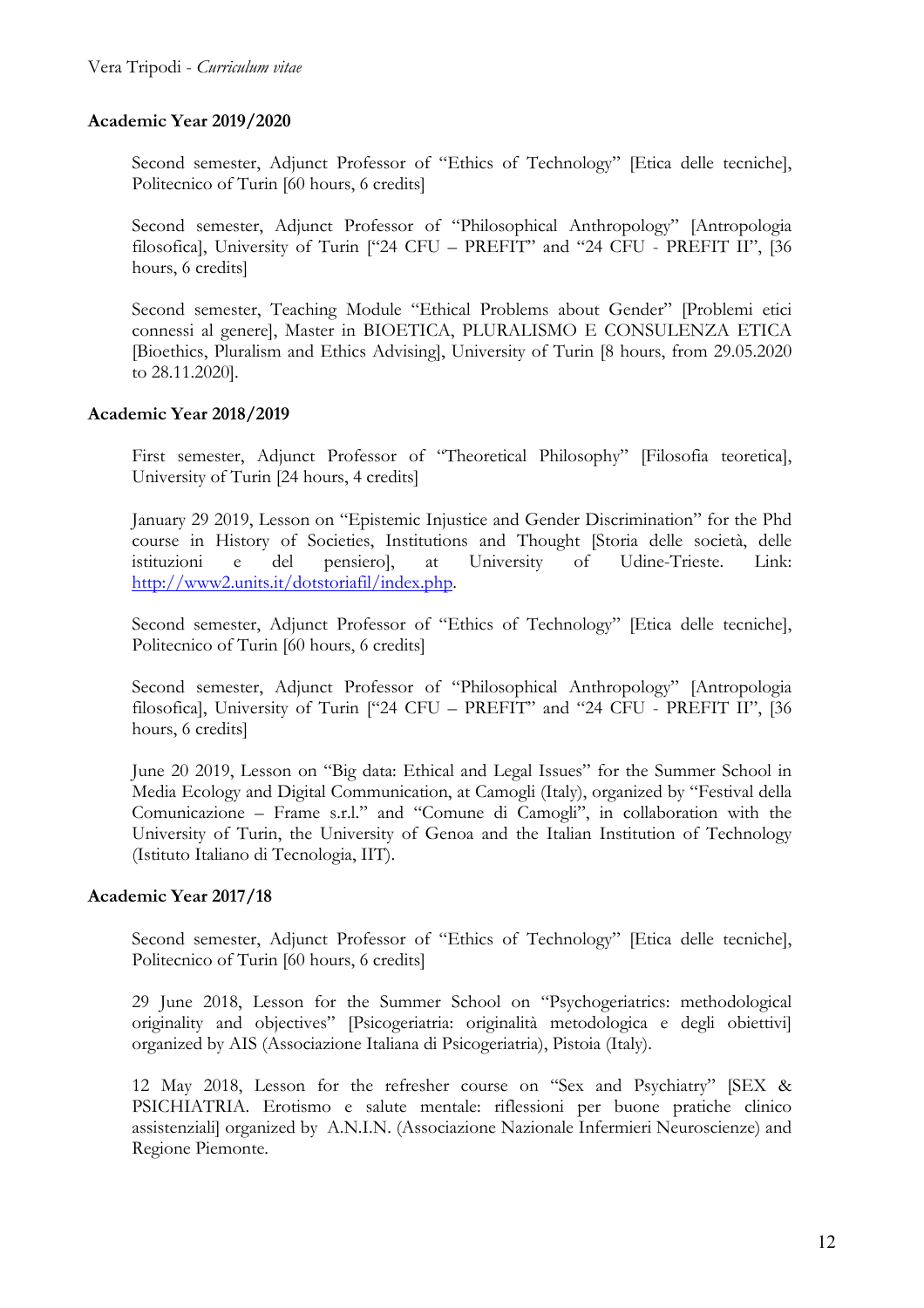#### **Academic Year 2016/17**

Second semester, Teaching Module "Epistemic Injustice" in the course of Philosophy of Science at Politecnico of Turin led by Prof. Elena Casetta [6 hours].

First semester, Teaching assistant to the undergraduate course in Theoretical Philosophy at University of Turin led by Prof. Maurizio Ferraris [10 hours].

First semester, Teaching Module "Philosophy and Gender" in the course of Theoretical Philosophy at University of Turin led by Prof. Maurizio Ferraris.

2 May 2017, Lesson for the course "Donne migranti, libertà di scelta nella gravidanza nel parto e responsabilità delle ostetriche: il punto di vista della filosofia morale", organized by University of Turin (Polo Didattico Savigliano) and A.S.L. CN1 (SS Formazione Sviluppo competenza e Qualità).

January 26 2017, Lesson for the doctoral course in History of Societies, Institutions and Thought [Storia delle società, delle istituzioni e del pensiero] on "Social Norms and Gender Norms", at University of Udine and Trieste.

30 November 2016, Lesson on I*ntroduction to Gender Studies. Genders and Sexes* for the training course on "Stories, Adolescence and Language for a Gender Sensitive Teaching" [Storie, adolescenza e linguaggi per una didattica di genere], organized by UDI (Unione Donne in Italia [Italian, Union of Italian Women], Ravenna (Italy).

5-12 October, 19 December 2016: Guest Professor in the course "Filosofia teoretica" (Theoretical Philosophy) led by Prof. Maurizio Ferraris; Dep. of Philosophy, University of Turin.

18 April 2016, Lesson on *Language and Gender* [Linguaggio e genere], seminar *Language and Interdisciplinary Prospective Seminar* [Linguaggio: prospettive interdisciplinari], organized by Prof. Lucia Morra for the undergraduate course in Psychiatric Rehabilitation Technique, Facoltà di Medicina e Chirurgia, Polo Universitario San Luigi Gonzaga, Orbassano, University of Turin (Italy).

18 February 2016, Lesson "Introduction to Gender Studies" for the undergraduate course in "Gender Studies: Methodology and Languages" [Gli studi di genere: metodi e linguaggi] organized by CIRSDe (the Research Centre for Women's and Gender Studies of the University of Turin).

#### **Academic Year 2015-2016**

Teaching Assistant to the undergraduate course in Theoretical Philosophy at University of Turin led by Prof. Tiziana Andina.

24 April 2015, Lesson on *Language and Gender* [Linguaggio e genere], seminar *Language and Interdisciplinary Prospective Seminar* [Linguaggio: prospettive interdisciplinari], organized by Prof. Lucia Morra for the undergraduate course in Psychiatric Rehabilitation Technique, Facoltà di Medicina e Chirurgia, Polo Universitario San Luigi Gonzaga, Orbassano, University of Turin (Italy).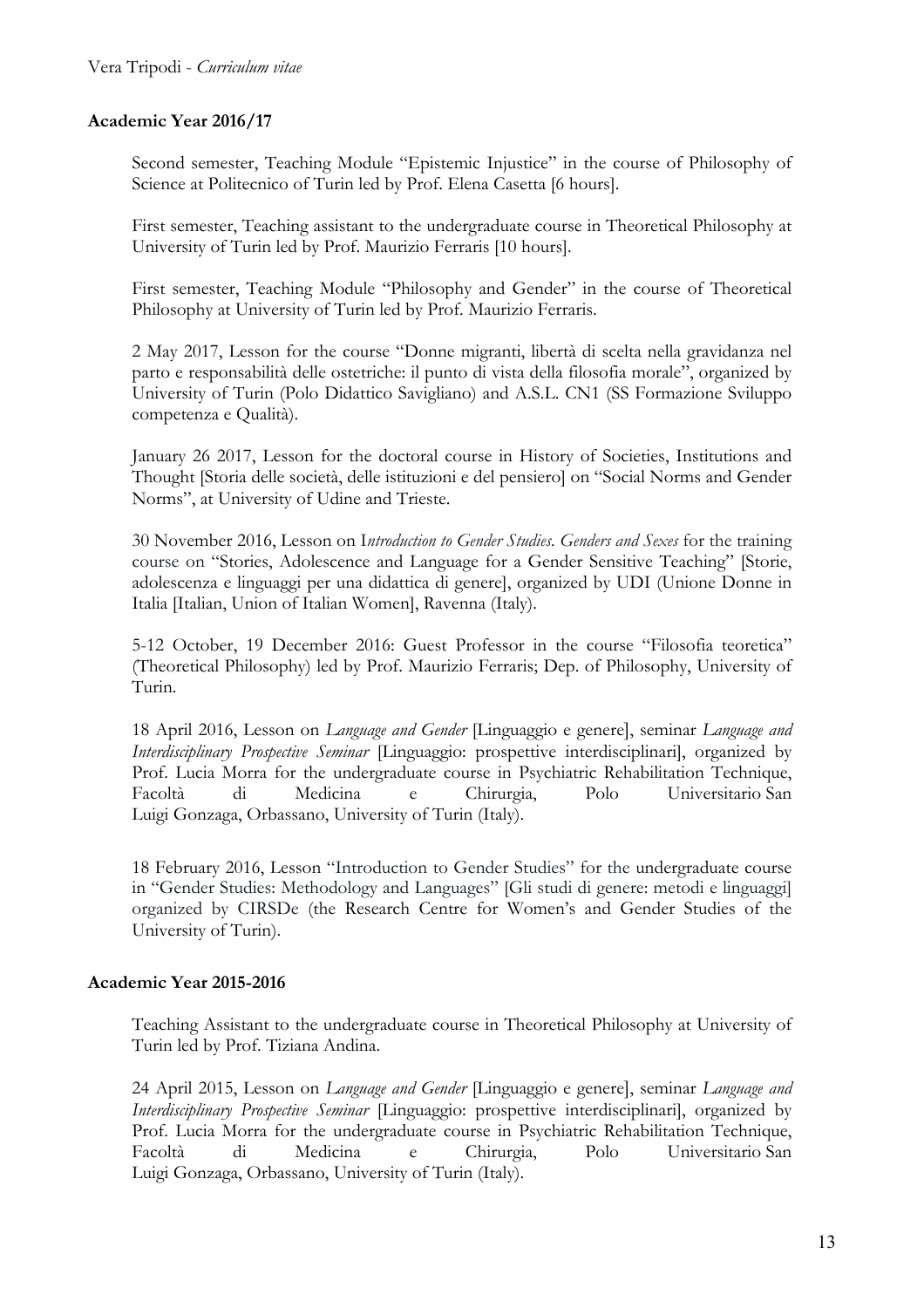# **Lectures and Conference Presentations**

## **A. Refereed or Invited Conference and Seminar Talks (2005-2021)**

**1)** 27 May 2021, *Perché le donne sono poco presenti oggi nei dipartimenti di filosofia?* [Why are there so few women in philosophy?]. Online workshop "Donne e Filosofia" [Women and Philosophy], organized by Lucia Parente and promoted by University of L'Aquila and SFI (Società Filosofica Italiana) - Sezione L'Aquila. Speakers: Maddalena Bonelli (Univerty of Bergamo), Francesca Caroccia (University of L'Aquila), Angela Longo (University of L'Aquila), Vera Tripodi (Unversity of Turin).

**2)** 4 May 2021, "Etica delle tecniche. Una filosofia per progettare il futuro"[Ethics of Technology], Online Meeting, Seminari di Filosofia morale– Filosofia dei robot, Dipartimento di Lettere e Filosofia, Università di Firenze.

**3)** 25 January 2021, "Etica delle tecniche. Una filosofia per progettare il futuro"[ Ethics of Technology], Online Meeting, Scienza Nuova Seminar, University of Turin.

**4)** 18 November 2020, *La gestazione per altri come diritto di scelta individuale* [Surrogacy as individual's right to choose]. Conference online: "Scienza ed etica del controllo riproduttivo. Come sarà la riproduzione umana nel 2050?", promoted by Politeia (Centro per la ricerca e la formazione in politica ed etica). Scientific and Organizing Committee: Carlo Bulletti, Emilio D'Orazio, Carlo Flamigni, Marina Mengarelli, Maurizio Mori, Filippo Maria Ubaldi.

**5)** 4 November 2020, *Che interrogativi filosofici pone la tecnica?* [What kind of philosophical questions does technology ask?], IUSS Philosophy Seminars. Online Meeting organized by Scuola Universitaria Superiore IUSS Pavia (Italy).

**6)** 23 October 2020, *Che ruolo gioca il genere nel dibattito sull'eutanasia e suicidio assistito? Un'analisi femminista*  [What role does gender play in the debate on euthanasia and assisted suicide? A feminist analysis]. Online Meeting: XI Convegno Nazionale della Consulta di Bioetica, "L'eticità della morte volontaria: riflessioni in prospettiva post-pandemica covid-19. Scientific committee: Piergiorgio Donatelli, Maurizio Mori, Giacomo Orlando.

**7)** 18 September 2020, *Perché le donne sono poco presenti oggi nei dipartimenti di filosofia?* [Why are there so few women in philosophy?]. Webinar meeting: "MAPPING THE GAP – Percorsi di genere e questione femminile in accademia", organized by *Vita Activa* under the patronage of the University of Parma and the Equal Opportunities Office of the Municipality of Parma, Italy. Speakers: Fiorenza Toccafondi (Università di Parma), Sandra Plastina (Università della Calabria), Vera Tripodi (Politecnico di Torino), Carla Bagnoli (Università Unimore), Sveva Avveduto (CNR di Roma), Ilenia Picardi (Università di Napoli "Federico II"), Nicoletta Paci (Assessora alle pari Opportunità del Comune di Parma).

**8)** 18 September 2019, *L'etica "nel" e "del" design*. Workshop: "Works in Process. Natura, tecnologia e arte" [Nature, Technology and Art], at Circolo dei Lettori, Turin. Organized by Emilio Carlo Corriero and Davide Dal Sasso. Speakers: Alessandro Armando, Maurizio Balistreri, Chiara Cappelletto, Emilio Carlo Corriero, Davide Dal Sasso, Giovanni Durbiano, Sara Enrico, Maurizio Ferraris, Vera Tripodi.

**9)** 16 April 2019, (with Prof. Carola Barbero), *Linguaggi a confronto: studi linguistici come risorsa e strumento* [Languages in Comparison: Linguistic Studies as a Resource and Tool]. Conference "*La comunicazione*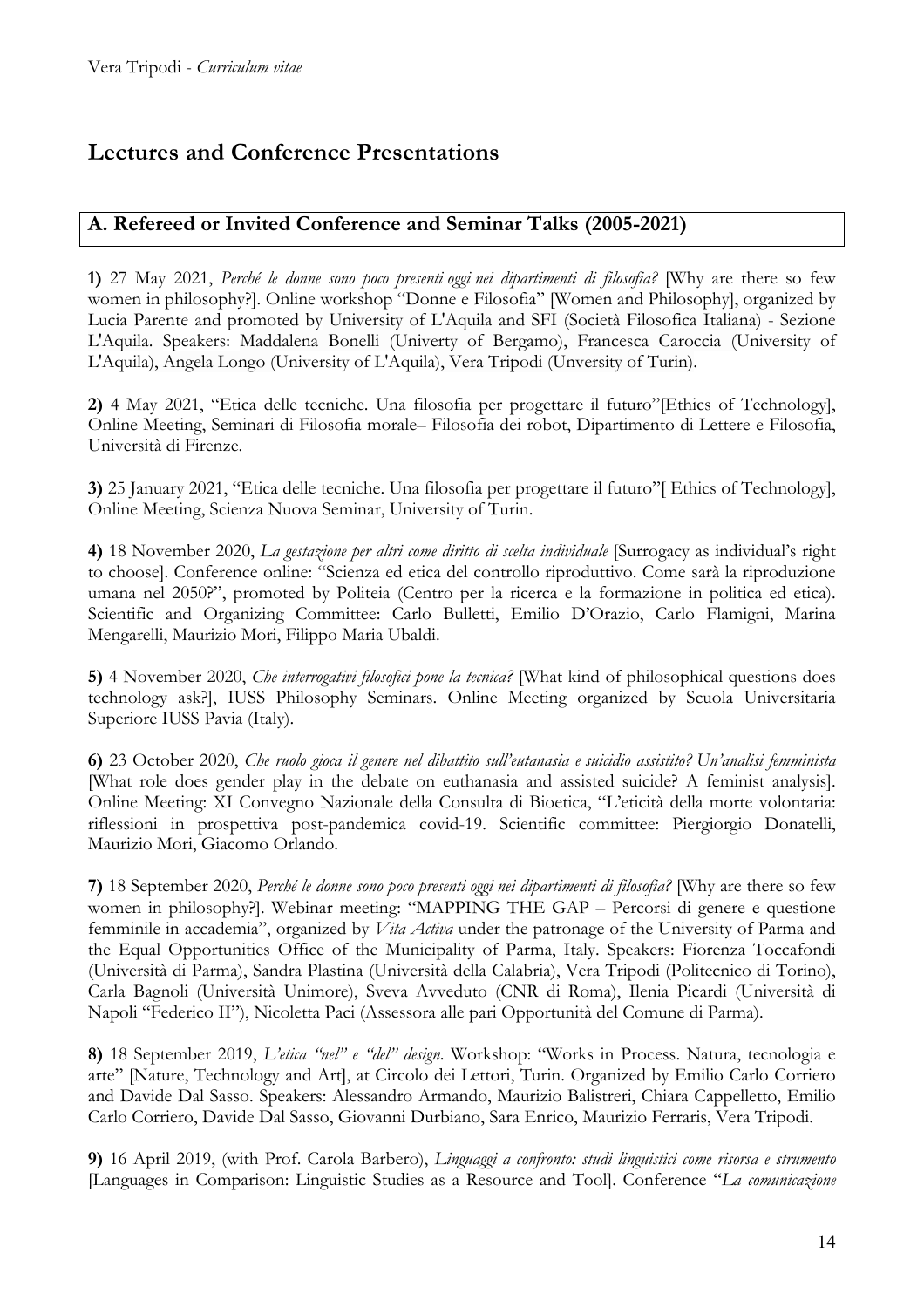*paziente-medico. Parliamone ancora*" [Doctor-patient Communication. Let's talk again] organized by Ordine Provinciale dei Medici Chirurghi e Odontoiatri di Torino.

**10)** 12 February 2019, *Perché il genere non è il sesso* [Why Gender is not Sex], DARWIN DAY 2019 – CHE GENERE DI DARWINISMO. BIOLOGIA, CULTURA E QUESTIONI DI GENERE, Sapienza University of Rome. Participants: Paolo Govoni, (Università di Bologna), Flavia Zucco (CNR), Elena Gagliasso (Sapienza Università di Roma), Eleonora Severini (Sapienza Università di Roma), Simone Pollo (Sapienza Università di Roma), Vera Tripodi (Università di Torino).

**11)** 12 December 2018, *Simone de Beauvoir e il punto di vista della psicanalisi* [Simone de Beauvoir and the psychologist point of view], METASEMINARIO LACANIANO, Ciclo d'incontri sul seminario XX, Università della Calabria (Cosenza).

**12)** 21 October 2018, *Sesso, nuovi diritti, nuove forme di genitorialità* [Sex, New Rights, New Forms of Parenthood], XI Festival Mediterraneo della Laicità, "Sesso e società. Che genere di ingiustizie?", organized by Silvana Prosperi, LabOnt and Itinerari laici, Pescara (Italy).

**13)** 1 October 2018, "Robotica e sessualità" [Robotics and Sexualities], *Ulteriorità o smaterializzazione? Trame antiche e codici moderni per le tecnologie robotiche e cibernetiche*, organized by Barbara Henry (Scuola Superiore Sant'Anna) and Fiorella Battaglia (Ludwig-Maximilians-Universität, Monaco di Baviera), Scuola Normale Superiore – Scuola Superiore Sant'Anna, Pisa.

**14)** 22 June 2018, "The Role of the Body in Politics, Epistemic Injustice, and Prejudice", The ASPP (*Association for Social and Political Philosophy*) 2018 conference, Rome (Italy), LUISS University.

**15)** 13 May 2018, "Misoginia e sessismo: sono la stessa cosa?" [Misogyny and Sexism: are the same thing?], *Gender Lunch Seminar*, Interfaculty Centre for Gender Studies, Università Vita-Salute San Raffaele.

**16)** 24-25 November 2017, Incontri internazionali Max Horkheimer, *Potere e pregiudizio. Xenofobia e filosofia*, Biblioteca cantonale Locarno (Switzerland)*.*

**17)** 22 June 2017, SILFS 2017, *Triennial Conference of the Italian Society for Logic and Philosophy of Science*, University of Bologna.

**18)** 1 April 2017, "Natura e genere: donna (o uomo) si nasce o si diventa? Simone de Beauvoir e il genere come costruzione sociale" per la rassegna *Questioni filosofiche 2016\2017*. Organization and financial support: Centro Universitario, University of Padova.

**19)** 24 November 2016, *Prostituzione, Piacere e ApPagamento* [Prostitution, Pleasure, and Satisfaction], University of Pavia.

**20)** 16-17 November 2016, *Relatio Subsistens. L'ontologia delle relazioni e la Filosofia Analitica della Religione* [Relatio Subsistens. Ontology of relations and Analytic Philosophy of Religion], University of Verona. Organization and financial support: University of Verona and Fondazione Centro Studi Campostrini.

**21)** 21 October 2016, *Third International Research Conference. Mechanisms for Formation of Cultural Exclusion and Frontier Zones-2016*, Saint-Petersburg. Organization: Saint-Petersburg State University - Institute of Philosophy.

**22)** 8 September 2016, Giornata di studi BIOM "Mente e medicina" [Symposium "Mind and Medicine" Pistoia], UNISER (Polo universitario di Pistoia). Organization and financial support: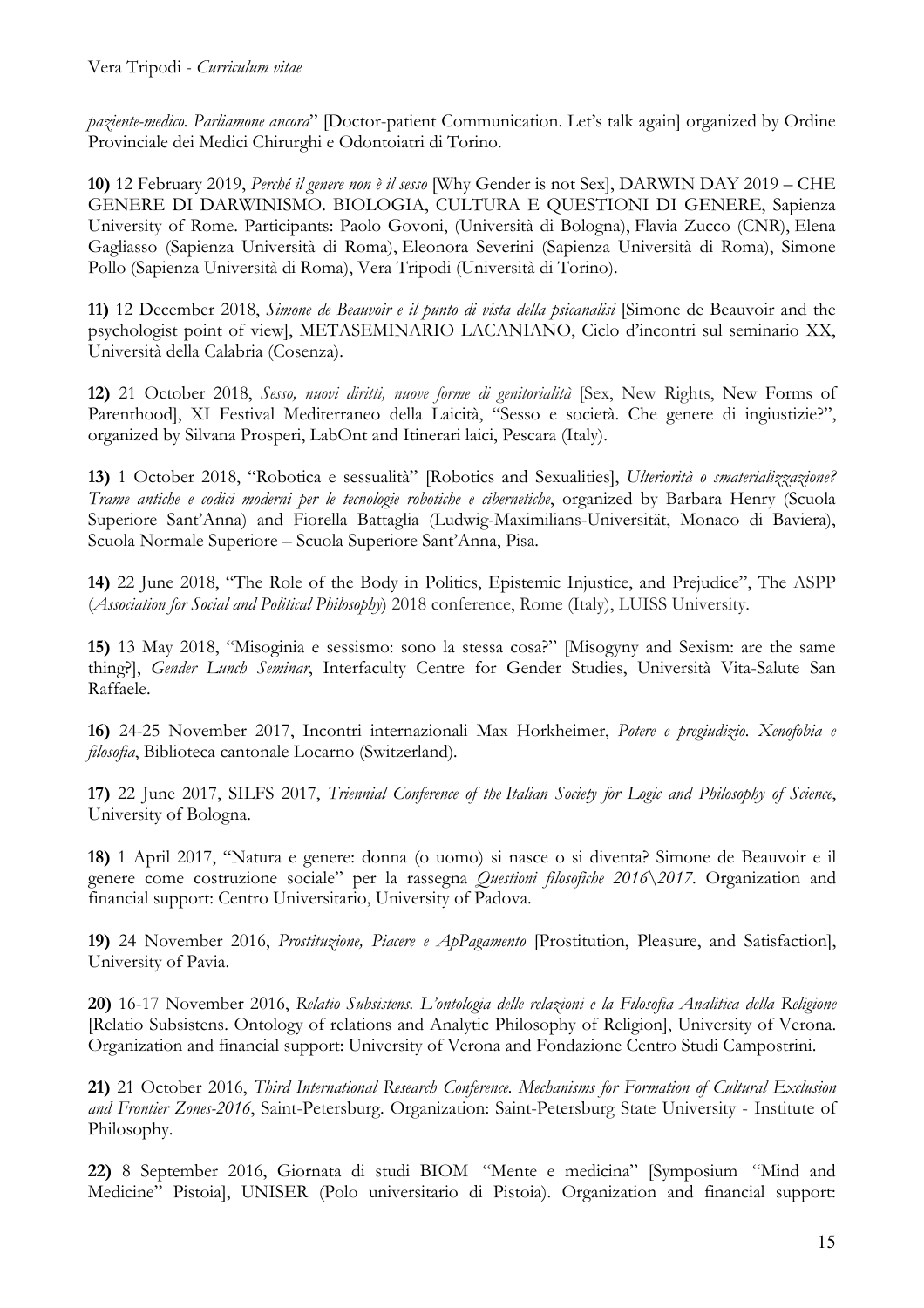Alessandro Pagnini, Università di Pistoia (UNISER) and BIOM (the Italian Society of History, Philosophy, and Social Studies of Medicine and Biology); Elisabetta Lalumera (Università di Milano-Bicocca).

**23)** 27 April 2016, *Discriminazione* [Discrimination], Ciclo di seminari "Voci della filosofia del linguaggio e della mente" [Seminar series "Voices of Philosophy of language and Mind], organized by Francesca Ervas, University of Cagliari (Italy).

**24)** 05 February 2016, CAS SEE seminar, University of Rijeka (Croatia).

**25)** 22 January 2016, "Filosofia e medicina" [Philosophy and Medicine], workshop organized by LabOnt, University of Turin (Italy).

**26)** 19-21 November 2015, "*Judith Butler in Belgrade. How to Act together: From Collective Engagement to Protest*", international conference organized by the Group for Social Engagement Studies, the Institute for Philosophy and Social Theory and the Center for Advanced Studies in Southeastern Europe (CAS – SEE) at the University of Belgrade.

**27)** 05-06 November 2015, *Workshop "Pragmatics and Testimony"* organized by Marina Sbisà (University of Trieste), Annalisa Coliva (University of Modena-Reggio), Paolo Labinaz (University of Trieste), Department of Humanities, University of Trieste.

**28)** 15 April 2015, *Intuition, Gender and the Under-representation of Women in Philosophy*, Seminar "Philosophy of Science at Roma TRE", Department of Philosophy, University of Roma Tre.

**29)** 20-23 June 2014, RaAM 10 conference: *Metaphor in Communication, Science and Education*, University of Cagliari.

**30)** 18-20 June 2014, SILFS 2014 *Triennial Conference of the Italian Society for Logic and Philosophy of Science*, University of Rome "Roma TRE".

**31)** 2-3 June 2014, *9th Nomos Meeting: The View From Here*. A symposium on *The View from Here: On Affirmation, Attachment, and the Limits of Regret* (OUP, 2013) by R. Jay Wallace | Valencia (Spain).

**32)** 22 May 2014, FATO Seminar, University of Turin.

**33)** 26 November 2013, *Ricerche in ontologia tra Italia e Russia. Primo incontro seminariale congiunto*, [Research in Ontology. First Joint-meeting Italy-Russia]. Videoconference between University of Torino (Labont) and University of Saint Petersburg.

**34)** 3-5 June 2013, *Filosofi del linguaggio a Gargnano* [Philosophers of Language in Gargnano], University of Milan.

**35)** 26-29 September 2012, *Feyerabend 2012*, organized by Prof. Eric Oberheim and Matteo Collodel, Institut für Philosophie, Humboldt-Universität zu Berlin, Berlin.

**36)** 13-15 September 2012, *SIFA2012: Tenth National Conference of the Italian Society for Analytic Philosophy*, Alghero (Italy).

**37)** 9 November 2011, *Proseminar* (workshop organized by Prof. A. Ferrara), University of TorVergata, Rome.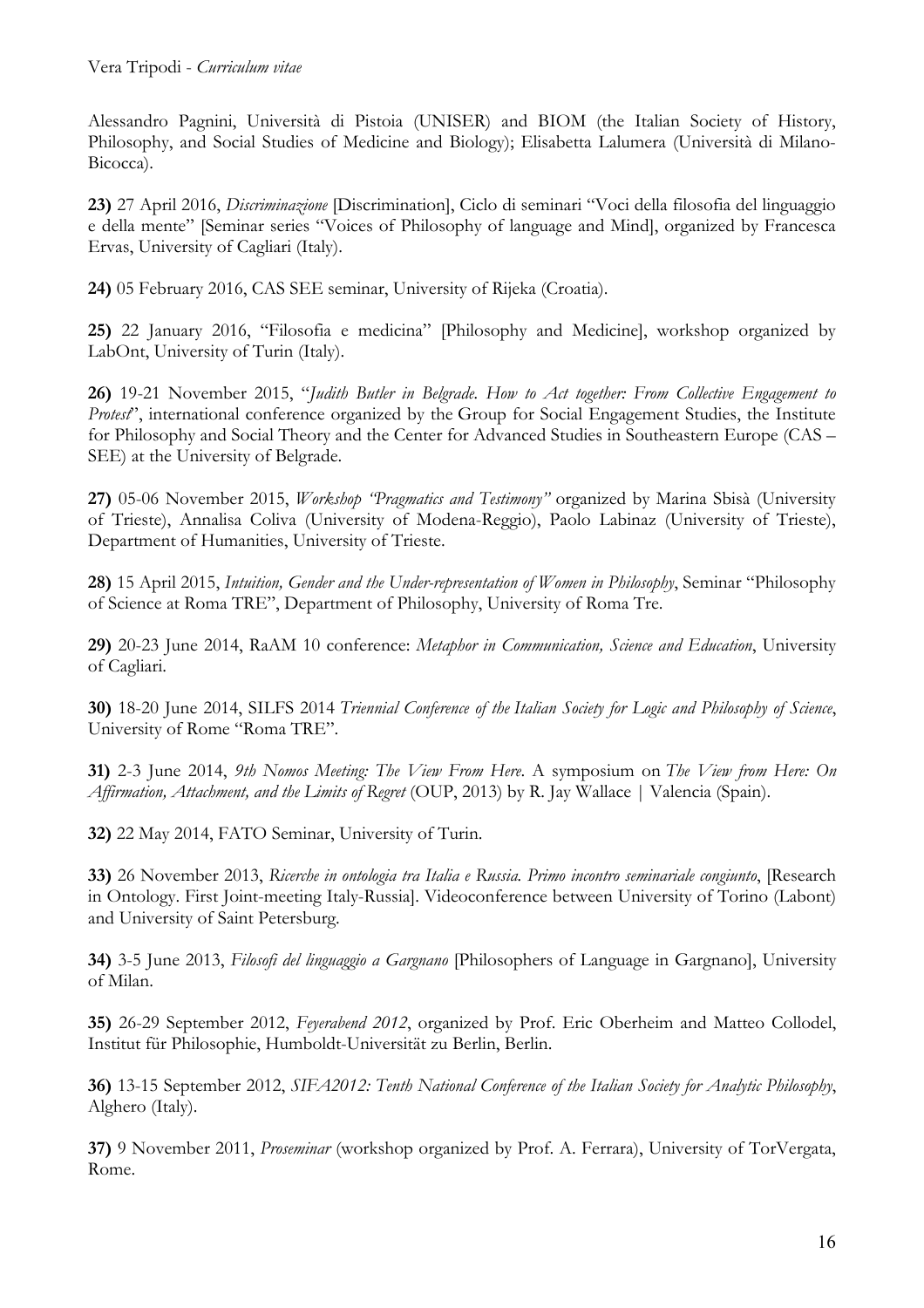**38)** 6-7 October 2011, 2nd LanCog\_LOGOS Workshop, University of Barcelona.

**39)** 8 June 2011, "Logos Seminar" organized by LOGOS-Grup de Recerca en Lògica, Llenguatge i Cognició, Universitat de Barcelona.

**40)** 20 April 2011, "Lectiones Commandinianae", Università degli Studi di Urbino Carlo Bo.

**41)** 22 December 2010, "Escursioni filosofiche" – "Che genere di intuizioni? Maschile, femminile e ragionamento filosofico", [What kind of Intuition? Masculinity, Feminine and Philosophical Reasoning]*,* workshop organized by Prof. Tito Magri (Sapienza University of Rome).

**42)** 3 March 2010, "Feministisk filosofisk" forum, Centre for Gender Research, University of Oslo.

**43)** 18 January 2010, "Gender-critical Engagements with Canonicity" seminar, Centre for Gender Research, University of Oslo.

**44)** 23-24 October 2009, IPA Conference (Illinois Philosophical Association), University of Illinois, Urbana-Champaign.

**45)** 2-5 September 2009, *The triennial congress of the SoPhA* (the Société de Philosophie Analytique), Université de Genève.

**46)** 8 November 2008, *Fall Conference of the NJ*, Regional Philosophical Association Bergen Community College, Paramus.

**47)** 25-27 September 2008, *Ontology, Mind and Language* - VIII SIFA National Conference, Bergamo, Organized by SIFA and by the University of Bergamo.

**48)** 19-21 September 2008, *the Midwest SWIP conference*, University of Wisconsin-Whitewater.

**49)** 21-26 August 2008, *Sixth European Congress of Analytic Philosophy* (ECAP 6), Jagiellonian University, Institute of Philosophy, Krakow.

**50)** 11-13 July 2008, *Society for women in philosophy (SWIP) UK - Session at 2008 Joint Session of The Aristotelian Society and The Mind Association*, University of Aberdeen.

**51)** 10-12 September 2007, *The First Graduate Conference of the Italian Society for Analytic Philosophy*, Department of Philosophy of the University of Padua.

**52)** 7-9 September 2007, *Fifth Conference of the Spanish Society for Analytic Philosophy* (SEFA-5), University of Barcelona.

**53)** 2-5 July 2007, *École Doctorale Romande en Philosophie*, Metaphysics Workshop in Ovronnaz (Switzerland).

**54)** 4-5 June 2007, *The 2nd International Conference on Philosophy*, Athens Institute for Education and Research", Athens (Greece). Organisation: Gregory T. Papanikos.

**55)** 8 December 2006, *Statements about the Past and Ways of Verifying*, "Cycle de Conférences de Philosophie" - PhilEAs (Association des étudiantes en philosophie), l'Université de Genève.

**56)** 31 October-1 November 2006, *On Objects and Properties*, l'Université de Genève; Organisation: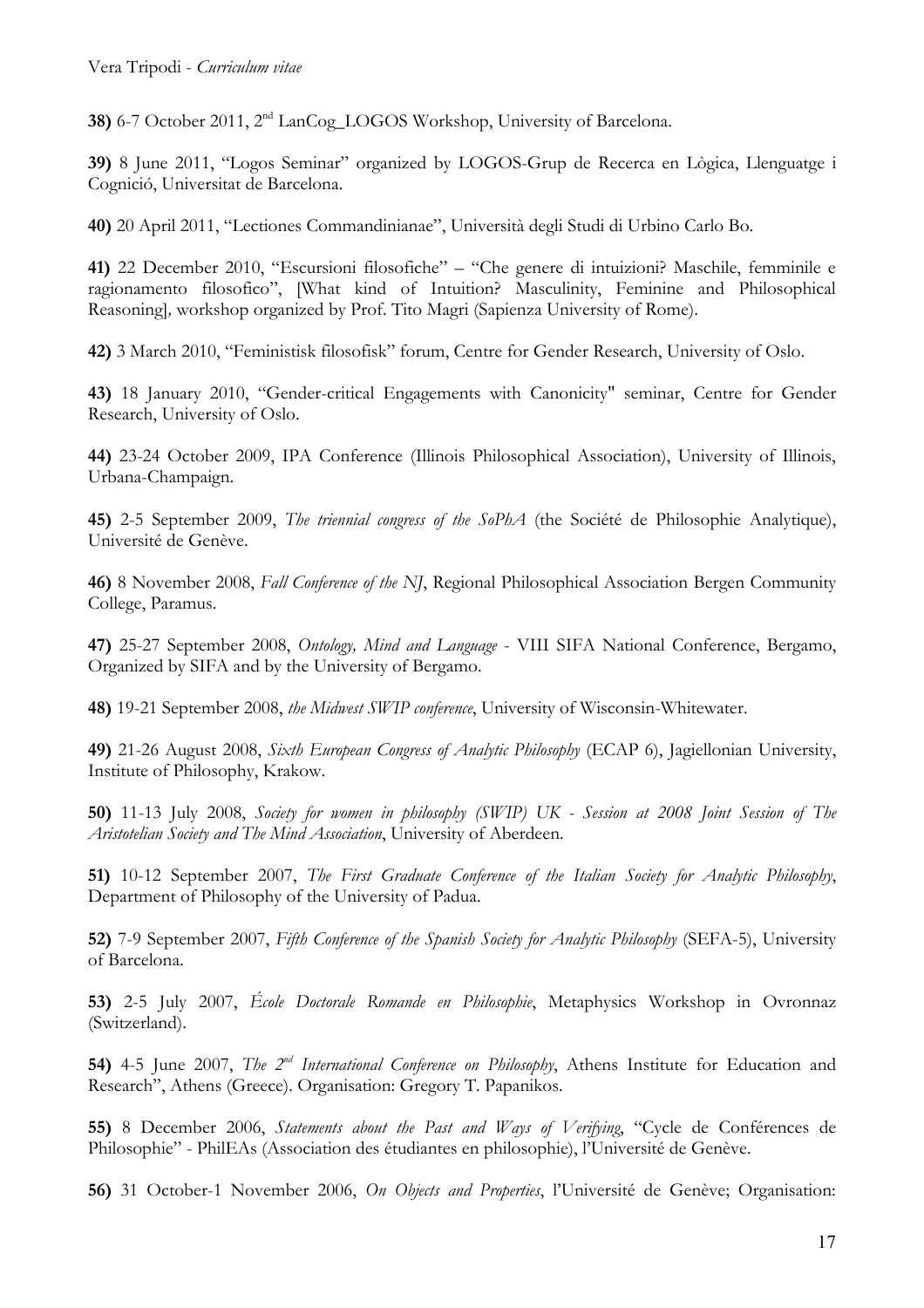Kevin Mulligan, Gianfranco Soldati, Michael Esfeld, Philipp Keller; financed by the Swiss National Science Foundation.

**57)** 12 October 2006, *Prospettive Filosofiche 2006 – Il realismo* [Realism], organized by "Società Filosofica Italiana" and "Istituto Italiano per gli Studi Filosofici", Francavilla al Mare, Italy.

**58)** 01-04 September 2006, *Colloque de la Sopha, Université de Provence*, Aix en Provence.

**59)** 02-04 June 2006. *Enfa-3, "3rd Meeting of the Portuguese Society for Analytic Philosophy*, Lisbon.

**60)** 14-17 December 2005, *XVI Convegno Nazionale dei dottorati di ricerca in filosofia. La giovane filosofia italiana a Reggio Emilia* [National Conference of young Phd students], organized by "Istituto Banfi", Reggio Emilia, Italy.

**61)** 16-17 June 2005, *Demonstrative and Non-Demonstrative Reasoning in Mathematics and Natural Science*, University of Rome, La Sapienza.

## **B. Public Lectures, Book presentations and Round Tables (2011-2021)**

**1)** 26 November 2021, Online Book Presentation: Vera Tripodi, "Etica delle tecniche. Una filosofia per progettare il futuro" (Mondadori, Milano 2020). Event organized by Consulta di Bioetica. With: Edoardo Datteri, Ines Crispini, Marta Marcacci, Giuseppe Salvati. Chair: Maria Teresa Busca.

**2)** 19 November 2021, "L'intelligenza artificiale, un banco di prova per etica e diritto". With Alessandro Longo, Vittorio Marchis, Vera Tripodi. Chair: Martina Pennisi. Event organized by "BookCity (Milan)" in collaboration with Mondadori Education.

**3)** 29 October 2021, Online Book Presentation: Luca Lo Sapio *"*SARS-CoV-2. Questioni bioetiche" (Tab Edizioni, 2021). Event organized by Consulta di Bioetica. With: Matteo Cresti, Ottavio Davini, Luca Lo Sapio, Palma Sgreccia, Vera Tripodi. Chair: Maria Teresa Busca.

**4)** 8 July 2021, Online meeting, "Intelligenza artificiale, etica e diritti" [AI, ethics and rights] with: Alessandro Longo, Vera Tripodi, Amedeo Santosuosso. Chair: Luca Tremolada. Event organized by Mondadori Education.

**5)** 25 June 2021**,** Online Book Presentation: Micaela Ghisleni, "Generazione arcobaleno. La sfida per l'eguaglianza dei bambini con due mamme (Einaudi, 2020). Event organized by Consulta di Bioetica. With: Marco Bo, Maria Teresa Busca, Matteo Cresti, Gianluca Gennarelli, Micaela Ghisleni Cristina Gramolini, Vera Tripodi.

**6)** 16 April 2021, Online Book Presentation: Alessandro Attilio Negroni (ed.),"Il consenso informato tra bioetica e diritto" (Vicolo del Pavone, 2020). Event organized by Consulta di Bioetica. With: Mariella Immacolato, Maurizio Mori, Palma Sgreccia, Vera Tripodi. Chair: Maria Teresa Busca.

**7)** 24 March 2021, Online Book Presentation: Steve Steward-Williams, "Darwin, dio e il senso della vita" (Espress 2020). Event organized by Stroncature with: Maurizio Mori and Vera Tripodi.

**8)** 26 February 2021, Online Book Presentation: Eugenia Nicolini, "Il Servizio Sanitario Nazionale. Perché non possiamo farne a meno" (Espress 2020). Event organized by Consulta di Bioetica. With: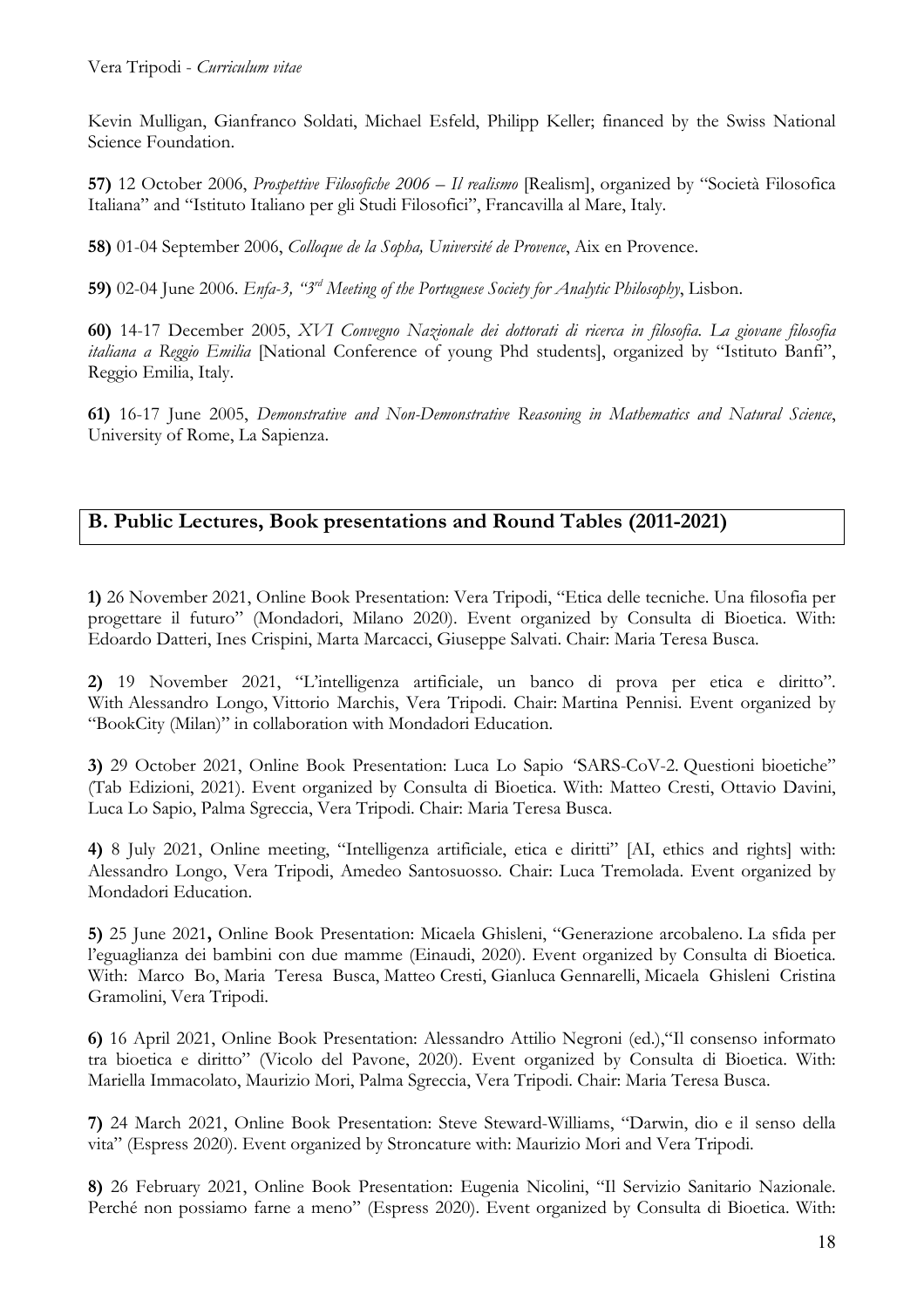Maria Teresa Busca, Maurizio Mori, Mario Riccio, Palma Sgreccia, Vera Tripodi.

**9)** 18 February 2021, Online Book Presentation: Steve Steward-Williams "La scimmia che ha capito l'universo. Come la mente e la cultura si evolvono" (Espress, 2020). Event organized by Stroncature with: Francesca Minerva and Vera Tripodi.

**10)** 27 January 2021, Online Book Presentation: Vera Tripodi, "Etica delle tecniche. Una filosofia per progettare il futuro" (Mondadori, Milano 2020). Event organized by Francesca Ervas (University of Cagliari) with: Cristina Amoretti (University of Genova), Pierluigi Graziani (University of Urbino), Daniele Santoro (University of Minho, Portugallo).

**11)** 17 December 2020, Online Book Presentation: Piergiorgio Donatelli, "La filosofia e la vita etica" (Einaudi, Torino 2020). Event organized by the Department of Philosophy of Sapienza (Roma) with: Ines Crispini, Mario De Caro, Adriano Fabris, Simone Pollo, Vera Tripodi.

**12)** 16 December 2020, Online Book Presentation: V. Tripodi, "Etica delle tecniche. Una filosofia per progettare il futuro", (Mondadori, Milano 2020). Event organized by Politecnico of Turin with: Marcello Chiaberge, Vittorio Marchis, Filippo Santoni De Sio, Antonio Santangelo, Sergio Pace.

**13)** 4 December 2020, *Festival del Classico*, event curated and chaired by Luciano Canfora, organized by Fondazione del Circolo dei Lettori (Torino). Online meeting: *Metafisica della peste. Quando la natura non basta a spiegare* [Metaphysics of the plague. When nature is not enough to explain] with Silvia Bencivelli, Giorgio Ficara, Sergio Givone. Chair: Vera Tripodi.

**14)** 28 November 2020, Screening of the documentary film "Tutti insieme" by Marco Puccioni followed by a debate. Webinar meeting organized by Consulta di Bioetica Onlus (Torino). With: Mauro Cozzoli, Maurizio Mori, Antonio Santangelo, Vera Tripodi.

**15)** 27 November 2020, Online Book Presentation: Piergiorgio Donatelli, "La filosofia e la vita etica" (Einaudi, Torino 2020). Webinar meeting organized by Consulta di Bioetica Onlus (Torino). With: Matteo Cresti, Sarin Marchetti, Vera Tripodi.

**16)** 19 November 2020, *Per la giornata internazionale per l'eliminazione della violenza contro le donne* [International Day for the Elimination of Violence against Women]. WONDER WOMEN - web serie interattiva. Online Meeting organized by SAFE. With: Francesca Romana Recchia Luciani, Natascia Mattucci, Vera Tripodi.

**17)** 13 November 2020, Online Book Presentation: Carol Adams, "Carne da macello. La politica sessuale della carne" (Vanda, 2020) [Italian Translation of "The Sexual Politics of Meat: A Feministvegetarian Critical Theory"], organized by "BookCity alla Statale", in collaboration with Culinary Mind – Center for the Philosophy of Food and the University of Milan. With: Carol Adams, Andrea Borghini, Angela Di Luciano, Vera Tripodi.

**18)** 28 October 2020, Online Book Series Presentation "Scienza e filosofia |Mondadori". Online Meeting organized by Mondadori Education: *Le competenze contano. Per un umanesimo tecnologico* [Expertise Matter. For a Technological Humanism]. With: Lorenzo Casini, Vittorio Marchis, Lucio Russo, Vera Tripodi – Chair: Armando Massarenti.

**19)** 4 September 2020, Online Book Presentation: Marcello Ienca, "Intelligenza2 - per un'unione di intelligenza naturale e artificiale" (Rosenberg & Sellier, 2020). With: Guido Boella, Fiorello Casi, Vera Tripodi e Marco Viola. Webinar meeting organized by Consulta di Bioetica Onlus (Torino).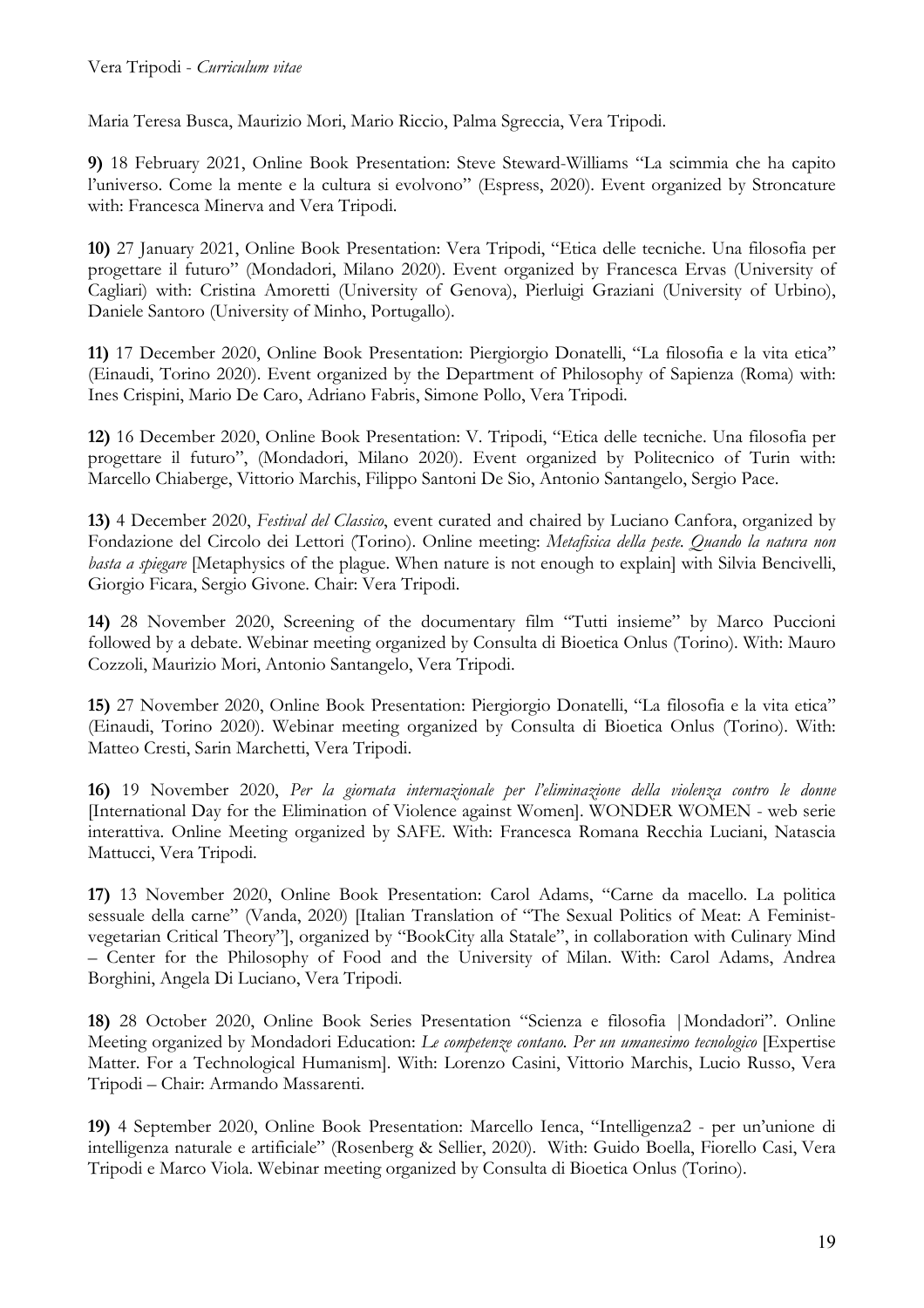**20)** 17 July 2020, Online Special Issue Presentation of the Journal "Bioetica. Rivista interdisciplinare" (n. 2-3/2019): "Accanimento terapeutico su neonati: ci insega qualcosa il caso Marasco?". With: Maurizio Mori, Vittorio Angiolini, Elisabetta Bignamini, Lavinia Del Corona, Davide Petrini, Vera Tripodi. Webinar meeting organized by Consulta di Bioetica Onlus (Torino).

**21)** 29 May 2020, Online Book Presentation: Michele Gianni, "Rantologia" (Casa editrice Ventura, Senigallia, 2020) with Maria Teresa Busca, Chiara Mannelli, Palma Sgreccia and Vera Tripodi. Webinar meeting organized by Consulta di Bioetica Onlus (Torino).

**22)** 11 December 2019, Book Presentation: C. Bagnoli, "Teoria della responsabilità" (il Mulino, 2019), with Tiziana Andina, Maurizio Ferraris and Vera Tripodi, Circolo dei Lettori, Turin (Italy).

**23)** 29 November 2019, Tavola rotonda: *Politiche di genere e pari opportunità in accademia* [Round Table: Gender policies and equal opportunities in academy] with Marina Calloni (Università di Milano-Bicocca), Cecilia Robustelli (Università di Modena e Reggio Emilia), Ingrid Salvatore (Università di Salerno), Alessandra Tanesini (University of Cardiff), Vera Tripodi (Università di Torino) at The First Annual Conference of SWIP Italy, *Filosofia, genere e comunicazione digitale* [Philosophy, Gender and Digital Communication], Modena.

**24)** 17 May 2019, *Giornata internazionale contro l'Omofobia, la Transfobia e la Bifobia* [International Day Against Homophobia, Transphobia and Biphobia], "Un Segno contro l'Omotransfobia" [A sign Against Homotransphobia], Sala del Consiglio Comunale di Palazzo di Città, Torino. Organized by Turin City Council LGBT Office. Participants: Patrizia Di Lorenzo, Vera Tripodi, Anna Chiarle, Stuart Milk, Alessandro Battaglia.

**25)** 29 March 2019, *Biennale Democrazia – Lgbt nello sport. Visibilità e Invisibilità* [Lgbt in sports. Visibility and Invisibility]. A dialogue with Diego Passoni (radio host), Vera Tripodi and Libera Rugby Club. Organized by Turin City Council LGBT Office. Link: http://biennaledemocrazia.it/evento/lgbt-nellosport-visibilita-e-invisibilita/

**26)** 26 October 2018, XII Edizione delle Giornate Biennali Internazionali del Progetto Amazzone, *Il Corpo in Fuga. Cultura e Cancro* [Culture and Cancer], Palermo (Italy). *A dialogue* on "Culture and Cancer" between Biomedicine and Philosophy [*Cellule in Fuga. Irregolarità della Biologia, della Storia. Un dialogo tra Ricercatrice Bio-Medica e Filosofa*] with Adriana Albini (Università Milano-Bicocca) and Vera Tripodi (Università di Torino); organized by Anna Barbera, Lina Prosa, Centro Amazzone, Associazione Arlenika Onlus.

**27)** 14 September 2018, Centro Internazionale di Scienze Semiotiche "Umberto Eco", Università di Urbino, "Seminario di Semiotica": *Materie e incorporazioni del genere: sguardi interdisciplinari* [Matters and Incorporations of Gender: Interdisciplinary Perspectives] organized by Vincenzo Fano (Università di Urbino) and Roberta Bartoletti (Università di Urbino). Participants: Daphna Joel, Cristina de Maria, Paolo Fabbri, Rossella Ghigi, Roberta Sassatelli, VeraTripodi.

**28)** 13 May 2018, Book Presentation: Francesco Verso-Maurizio Balistreri, "I non nascituri", Salone del libro, Turin (Italy).

**29)** 3 May 2018, Book Presentation: Rosella Prezzo, "Veli d'Occidente. Le trasformazioni di un simbolo" (Moretti&Vitali, 2017) with Najat El Jannan, Chiara Maritato, Patrizia Ottone, Vesna Scepanovic), Láadan Centro culturale e sociale delle donne, Turin.

**30)** 24 March 2018, Book Presentation: Nicla Vassallo (ed.), "La donna non esiste. E l'uomo? Sesso genere e identità" (Codice Edizioni, 2018), with Adriana Albini, Biblioteca civica centrale, Turin (Italy).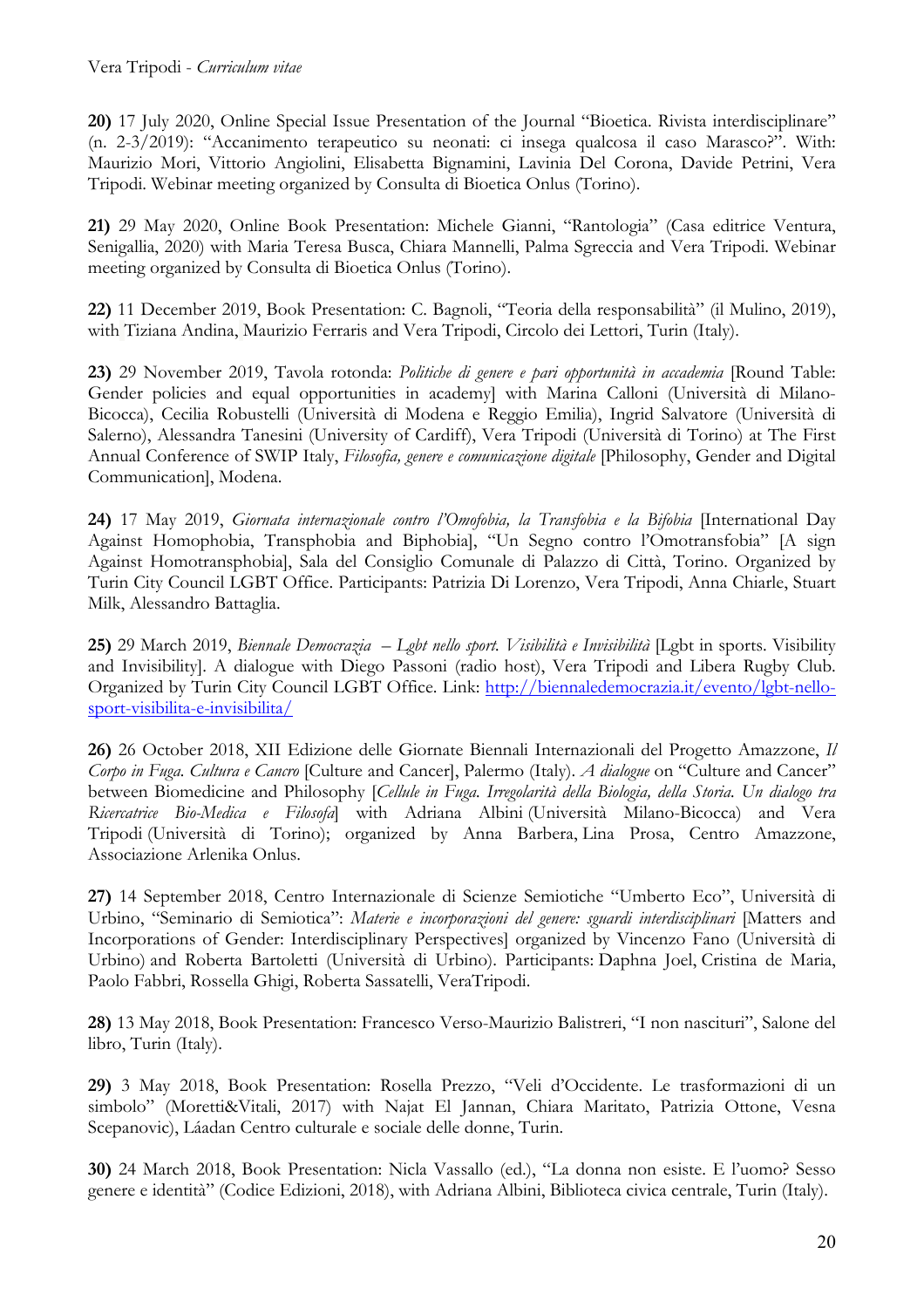**31)** 19 April 2018, "Selfie made man (and woman)", with Nicola Bruno and Maurizio Ferraris, Circolo dei Lettori, Turin (Italy).

**32)** 30 November 2016, Book Presentation: V. Tripodi, "Filosofie di genere. Differenza sessuale e ingiustizie sociali" (Carocci 2015), with Luana Vacchi, organized by UDI – Unione Donne in Italia, Ravenna (Italy).

**33)** 21 April 2016, Book Presentation: V. Tripodi, "Filosofie di genere. Differenza sessuale e ingiustizie sociali" (Carocci 2015), with Laura Felline, Chiara Lalli, and Lorenzo Gasparrini, at Libreria Tuba, Rome (Italy).

**34)** 23 February 2016, LabOnt Law Seminar. *Round table* on "Marriage and civil unions" [Matrimonio, unioni civili e unioni di fatto] at University of Turin. Participants: Angela Condello, Bianca Gardella Tedeschi, Eleonora Missana, Lucia Morra, Barbara Pasa, Vera Tripodi.

**35)** 21 January 2016, Book Presentation: V. Tripodi, "Filosofie di genere. Differenza sessuale e ingiustizie sociali" (Carocci 2015), with Carla Bagnoli, Daniele Santoro, and Salvatore Veca, Circolo dei lettori, Turin (Italy).

**36)** 26 November 2015, Book Presentation: V. Tripodi, "Filosofie di genere. Differenza sessuale e ingiustizie sociali" (Carocci, 2015), with Carlo Tatasciore, Libreria Feltrinelli, Pescara (Italy).

**37)** 13 November 2015, Book Presentation: V. Tripodi, "Filosofie di genere. Differenza sessuale e ingiustizie sociali" (Carocci 2015), with Maria Serena Sapegno, Monica Pasquino, and Luana Caraffa, Libreria Assaggi, Rome (Italy).

**38)** 26 November 2014, Seminario *Arte, bene pubblico, bene comune* [Workshop on Art, Common Good, Public Good] per il ciclo MADREscenza 2014: *Arte, diritto, mercati. Dall'arte concettuale all'arte contrattuale*, Madre | Museo d'Arte contemporanea Donna Regina. Napoli (Italy).

**39)** 14 November 2014: *Round table: Studying women's mind: best practices for teaching and publishing.*  Workshop on "Women's Mind. Filosofia e scienza al femminile". Participants: Alberto Castelli, Vera Tripodi, Sandra Rossetti, Luciana Tufani; organized by the University of Ferrara.

**40)** 26 June 2014, Book Presentation: José A. Diez, Andrea Iacona, "Amore e altri inganni. Trattatello filosofico su ragioni e passioni" (Indiana Editore, 2014), with Giuliano Torrengo and Vera Tripodi, at Libreria Borgopò (Turin).

**41)** 28 November 2013, *Round table*: *"Presupposizioni, implicature, crittotipi in alcune sentenze relative a questioni di genere"*. Partecipants: Roberta Aluffi, Carmen Belloni, Claudia Bianchi, Mia Caielli, Francesca Cassone, Silvia Ferreri, Leonardo Lenti, Joelle Long, Anna Maria Lorusso, Eleonora Missana, Lucia Morra, Elisabetta Palici di Suni, Barbara Pasa, Raffaella Petrilli, Barbara Pezzini, Marina Sbisà, Vera Tripodi, Jacqueline Visconti. Workshop on "IMPLICITI NEI TESTI NORMATIVI", organized by the University of Turin with the auspices of CIRSDe (the Research Centre for Women's and Gender Studies of the University of Turin).

**42)** 17 October 2013, Book Presentation: Tiziana Andina (ed.), "Filosofia contemporanea. Uno sguardo globale" (Carocci, 2013), with Tiziana Andina, Paolo D'Angelo, and Sebastiano Maffettone, Libreria Assaggi, Rome (Italy).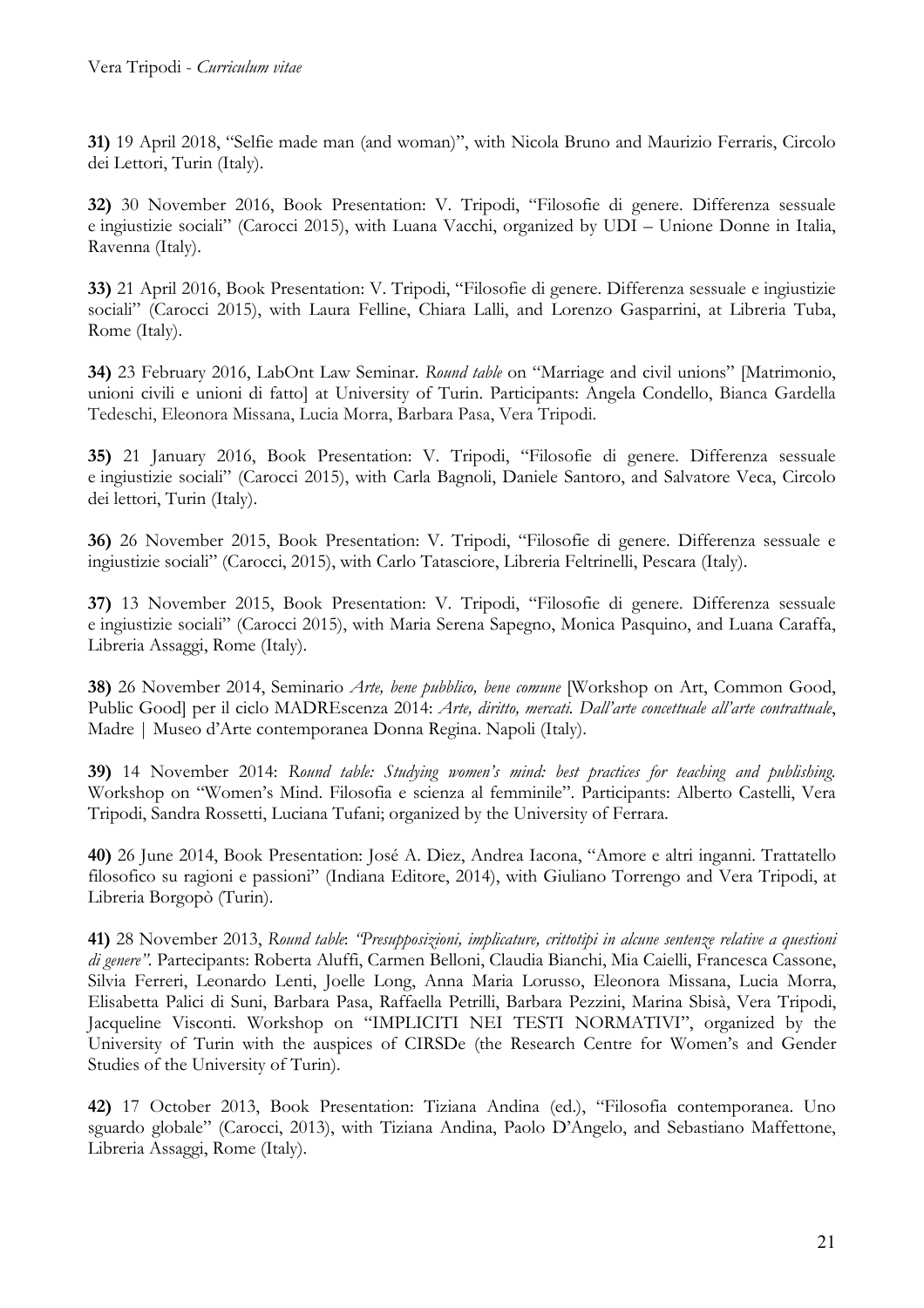**43)** 11 October 2013*,* Book Presentation: Jessica Valenti, "Perché avere figli?" (Sonda, 2013) with Micaela Ghisleni and Carmen Belloni**,** Cicorlo dei lettori, Turin (Italy). Links: http://temi.repubblica.it/repubblicatorino-pink-turin/2013/10/11/la-maternita-e-tutto-un-libro-dicedi-no/; https://www.circololettori.it/perche-avere-figli/.

**44)** 23 May 2012, Book Presentation: V. Tripodi, "Filosofia della sessualità" (Carocci, 2011), *Maggio libri 2012* [May Books 2012], organized by Alessandro Pagnini, Pistoia. Italy.

**45)** 10 April 2012, Book Presentation: V. Tripodi, "Filosofia della sessualità" (Carocci, 2011), *Il dizionario di filosofia*: *SESSO* [Dictionary of Philosophy: SEX], organized by Maurizio Ferraris and Alberto Voltolini, Circolo dei lettori, Turin (Italy), with Carola Barbero, Elena Casetta, and Nicla Vassallo.

**46)** 09-10 July 2011, "Pensare il corpo" [Thinking the body], Francavilla al mare (Chieti, Italy) 2011 second edition, organized by Società Filosofica Italiana - Sezione Francavilla al mare.

# **Organization of Conferences and Workshops**

### **Workshops and conferences organized with SWIP Italia (Society for Women in Philosophy - Italy):**

13-14 December 2021, Conference online: "Vulnerabilità, cura e discriminazione", II convegno annuale SWIP Italia ["Vulnerability, Care and Discrimination", The Second Annual Conference of SWIP Italy]. Keynote speakers: Caterina Botti ("Sapienza" Università di Roma) Rosi Braidotti (Universiteit Utrecht). Scientific Committee: Claudia Bianchi (Università Vita-Salute San Raffaele),Laura Caponetto (Università Vita-Salute San Raffaele), Roberta Sala (Università Vita-Salute San Raffaele),Ingrid Salvatore (Università di Salerno), Marina Sbisà (Università di Trieste), Vera Tripodi (Università di Milano). Link: https://swip-italia.org/2021/11/22/vulnerabilita-cura-e-discriminazione-ii-convegno-annuale-swipitalia-13-14-dicembre-2021-online/

14 January 2021, Workshop follow-up "Forme del patriarcato oggi", [Forms of Patriarchy Today] Workshop online. Scientific Committee: Laura Caponetto (Università Vita-Salute San Raffaele, Milano), Claudia Bianchi (Università Vita-Salute San Raffaele, Milano), Roberta Sala (Università Vita-Salute San Raffaele, Milano), Marina Sbisà (Università di Trieste), Vera Tripodi (Università di Torino). Link: https://swip-italia.org/2020/12/31/workshop-follow-up-forme-del-patriarcato-oggi-14-gennaio-2021/

9 December 2020, Workshop Follow-up, *Forme del patriarcato oggi* [Forms of Patriarchy Today] Workshop online. Scientific Committee: Laura Caponetto (Università Vita-Salute San Raffaele, Milano), Claudia Bianchi (Università Vita-Salute San Raffaele, Milano), Roberta Sala (Università Vita-Salute San Raffaele, Milano), Marina Sbisà (Università di Trieste), Vera Tripodi (Università di Torino). Link: https://swip-italia.org/2020/11/27/i-workshop-follow-up-forme-del-patriarcato-oggi-9-dicembre-2020/

24 November 2020, *Forme del patriarcato oggi* [Forms of Patriarchy Today] Workshop online. Keynote speakers: Federica Formato (Centre for Transforming Sexuality and Gender, University of Brighton) and Lea Ypi (Department of Government, LSE). Scientific Committee: Laura Caponetto (Università Vita-Salute San Raffaele, Milano), Claudia Bianchi (Università Vita-Salute San Raffaele, Milano), Roberta Sala (Università Vita-Salute San Raffaele, Milano), Marina Sbisà (Università di Trieste), Vera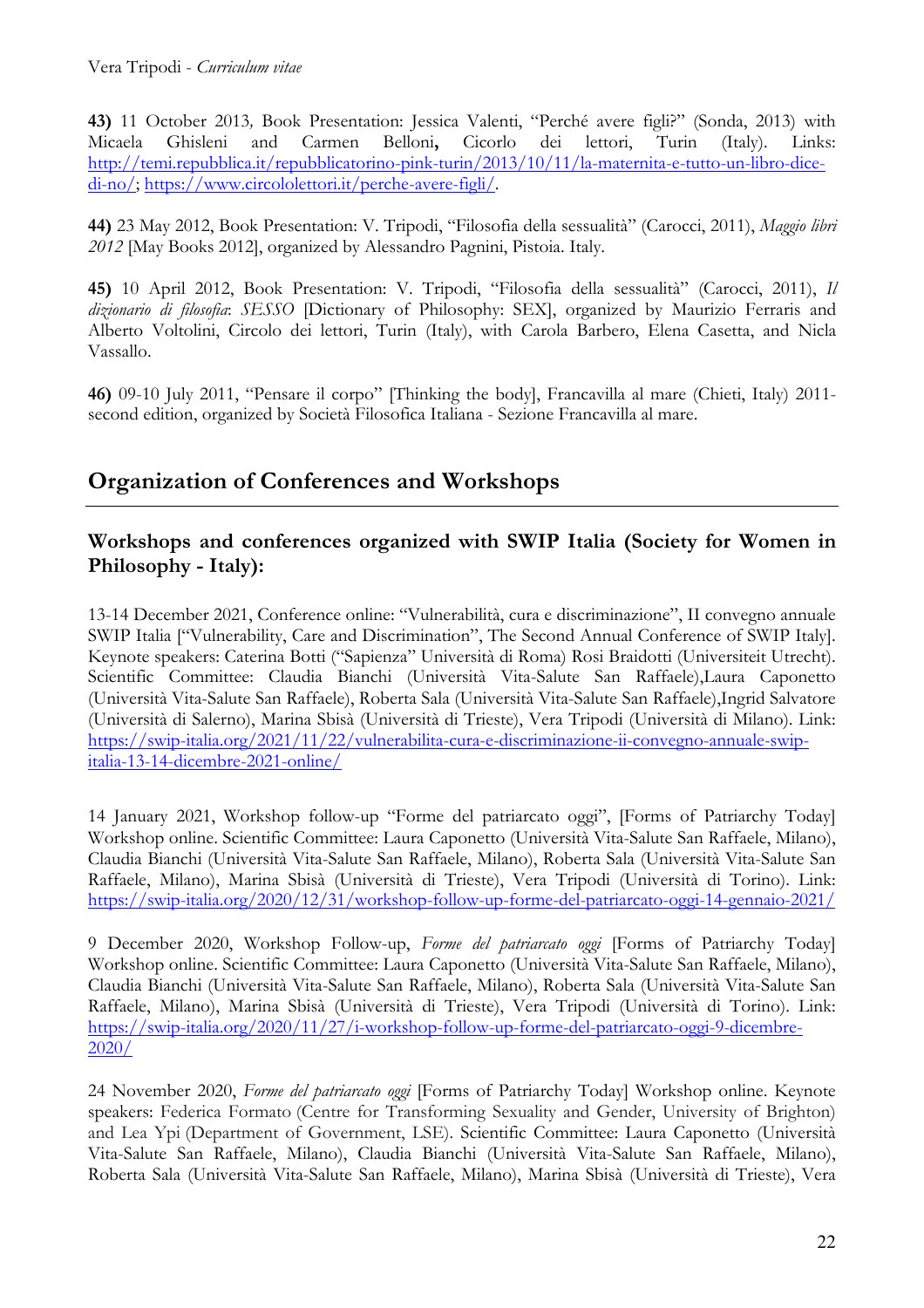Tripodi (Università di Torino). Link: https://swip-italia.org/2020/11/09/forme-del-patriarcato-oggiworkshop-online-swip-italia-24-novembre-2020/

28-29 November 2019, *Primo convegno annuale SWIP Italia* – *Filosofia, genere e comunicazione digitale* [The First Annual Conference of SWIP Italy – Philosophy, Gender and Digital Communication] at University of Modena. Keynote speakers: Roberta Ferrario (ISTC CNR, Trento) and Olivia Guaraldo (Università di Verona). Scientific Committee: Carla Bagnoli (Università di Modena e Reggio Emilia), Federica Berdini (LMU Monaco), Laura Caponetto (Università di Pavia), Elena Pulcini (Università di Firenze), Ingrid Salvatore (Università di Salerno), Marina Sbisà (Università di Trieste), Vera Tripodi (Università di Torino). Link: https://swip-italia.org/2019/10/31/programma-primo-convegnoannuale-swip-italia-filosofia-genere-e-comunicazione-digitale-modena-28-29-nov-2019/

13-14 December 2018, *Le donne filosofe dall'antichità ai giorni nostri* [Women Philosophers from Ancient to the Present Days] at University of Bergamo. Keynote speakers: Caterina Pellò (Humboldt-Universität zu Berlin - Cambridge University), Sandra Plastina (Università della Calabria). Scientific Committee: Maddalena Bonelli (Università di Bergamo), Laura Caponetto (Università Vita-Salute San Raffaele, Milano), Francesca Forlè (Università Vita-Salute San Raffaele, Milano), Elena Pulcini (Università di Firenze), Marina Sbisà (Università di Trieste), Vera Tripodi (Università di Torino). Link: https://swipitalia.org/2018/11/30/le-donne-filosofe-dallantichita-ai-giorni-nostri/

## **Workshop organized with Prof. Carlotta Pavese (Duke University) at University of Turin, Philosophy Department:**

14 June, 2018, Symposium on "Down Girl. The logic of Misogyny" (Oxford University Press, 2017) by Kate Manne. Invited speaker: Kate Manne (Cornell University). Discussants: Federica Berdini (University of Bologna), Andrea Borghini (University of Milan), Bianca Cepollaro (University of Vita-Salute San Raffaele, Milan), Marina Della Giusta (University of Reading), Teresa Marques (University of Barcelona), Davide Pala (University of Turin, University of Rijeka), Carlotta Pavese (Duke University), Martina Rosola (University of Genova), Vera Tripodi (University of Turin).

## **International Conference organized with Prof. Pietro B. Rossi at University of Turin, Philosophy Department:**

27-28 October 2017, *Alessandro di Afrodisia nel Medioevo e nel Rinascimento. Convegno internazionale in ricordo di Paolo Accattino* ["Alexander of Aphrodisias in the Middle Age and Renaissance. International conference in memory of Paolo Accattino"]. Invited speakers: Pietro B. Rossi (Università di Torino), Loris Sturlese (Università del Salento), Lucio Bertelli (Università di Torino), Pierluigi Donini (Università di Milano), Richard C. Taylor (Marquette University, Milwaukee, WI/ KU Leuven), Amos Bertolacci (Scuola Normale Superiore, Pisa), Matteo Di Giovanni (Ludwig-Maximilians-Universität München), Joël Biard (CESR,Université François-Rabelais, Tours), Onorato Grassi (LUMSA, Roma/ Università Cattolica del Sacro Cuore, Milano), Amos Corbini (Università di Torino), Andrea Tabarroni (Università di Udine), Elisa Rubino (Università del Salento), Luigi Silvano (Università di Torino), Barbara Bartocci (University of St Andrews), Chiara Crisciani (Università di Pavia), Andrea A. Robiglio (KU Leuven), José Meirinhos (Universidade do Porto), Pietro Daniel Omodeo (Università Ca' Foscari, Venezia), Luca Bianchi (Università di Milano).

## **Workshops and conferences organized with LabOnt (Laboratory for Ontology, University of Turin):**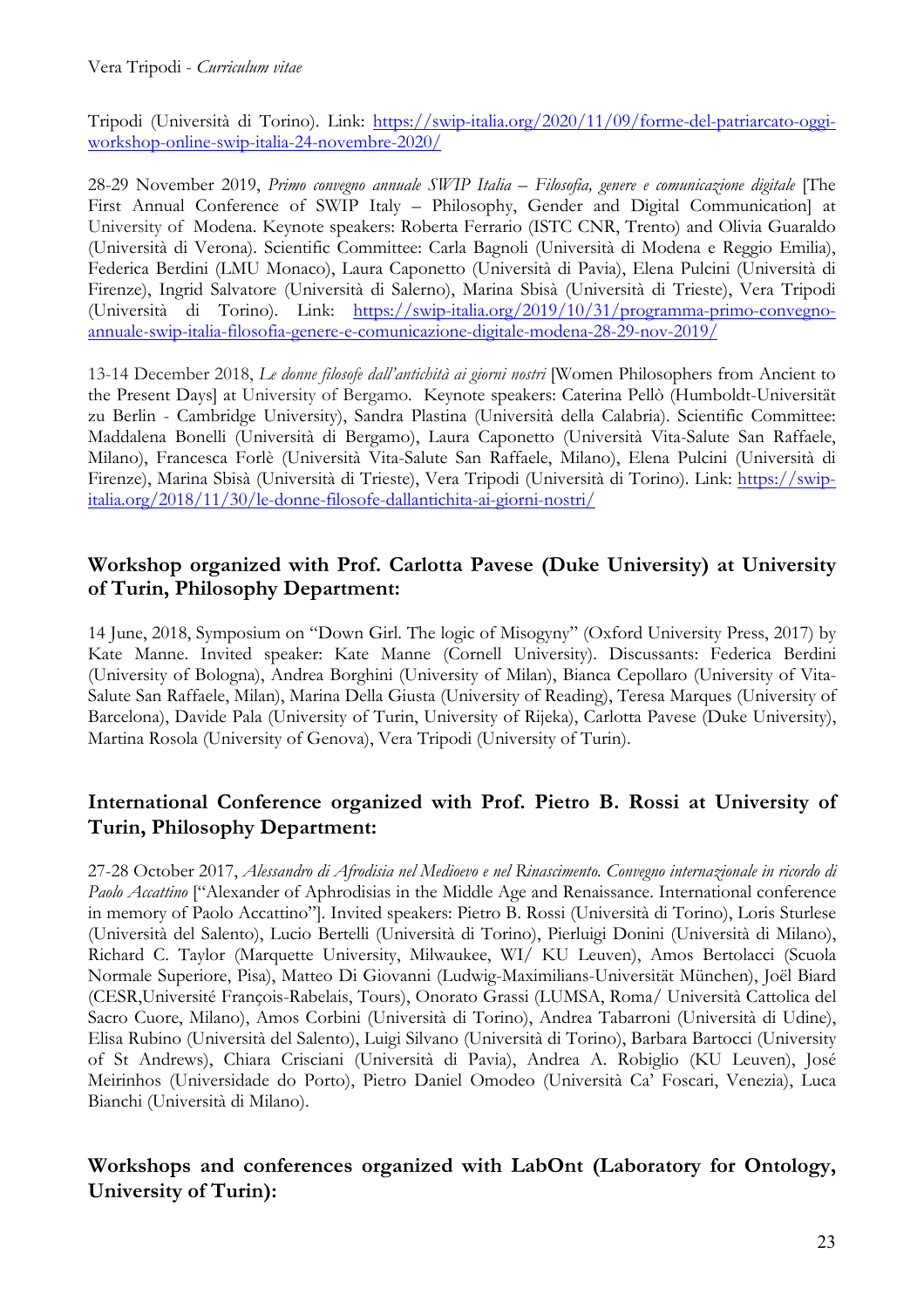15-16 October 2019, The 'Jacques Derrida | Law and Culture' International Chair of Philosophy, Sixth Edition: "Thinking Nature. A Philosophy of Nature Today?", University of Turin.

15 October, 2019, Paolo Bozzi Prize for Ontology (Edition 2019), University of Turin.

19-21 October, 2018, XI Festival Mediterraneo della Laicità, "Sesso e società. Che genere di ingiustizie?", co-organized with Silvana Prosperi, LabOnt and Itinerari laici, Pescara (Italy).

15-16 October, 2018, The 'Jacques Derrida | Law and Culture' International Chair of Philosophy, Fifth Edition, University of Turin. Edition 2018.

15 October, 2018, Paolo Bozzi Prize for Ontology (Edition 2018), University of Turin.

1-2 February, 2018, *Our species and its responsibilities. An ontology for the environmental crisis*, international conference at the University of Turin co-organized with Elena Casetta, Francesco Camboni, Davide Pala. Invited speakers: Tiziana Andina (University of Turin), Dirk Maes (Research Institute for Nature and Forest, Belgium), Virginie Maris (CEFE/CNRS, Montpellier), Markku Oksanen (University of Eastern Finland), Jan Sprenger (University of Turin, Italy). Link: https://ontoenvironment.wordpress.com/.

24-25 October, 2016: The 'Jacques Derrida | Law and Culture' International Chair of Philosophy, Third Edition, University of Turin.

25 October, 2016, Paolo Bozzi Prize for Ontology (Edition 2016), University of Turin.

22 January, 2016: "Filosofia e medicina" [Philosophy and Medicine], workshop at University of Turin. Invited speakers: Vincenzo Crupi (University of Turin), Cristina Amoretti (University of Genova), Elisabetta Lalumera (Bicocca University, Milan), Maurizio Balistreri (University of Turin), Raffaella Scarpa (University of Turin).

21 January, 2016: "Filosofia e discriminazione" [Philosophy and Discrimination], workshop coorganized with Daniele Santoro (CNR, LUISS) and Giuliano Torrengo (University of Milan) at University of Turin. Invited speakers: Diego Marconi (University of Turin), Carla Bagnoli (University of Modena and Reggio Emilia), Francesca De Vecchi (San Raffaele University), Francesca Forlè (San Raffaele University), Marina Sbisà (University of Trieste).

24 November, 2015: Paolo Bozzi Prize for Ontology (Edition 2015), University of Turin.

24 November, 2015: The 'Jacques Derrida | Law and Culture' International Chair of Philosophy, Second Edition, University of Turin.

9 October, 2014: Paolo Bozzi Prize for Ontology (Edition 2014), University of Turin.

9 October 2014: The 'Jacques Derrida | Law and Culture' International Chair of Philosophy, University of Turin.

4-5 May 2014: "Consequences of Realism", Rome: MAXXI – National Museum of XXI Century Arts; (CNR) – National Research Council; Roma Tre University.

9 May 2013: Paolo Bozzi Prize in Ontology: New Realism 2013, University of Torino.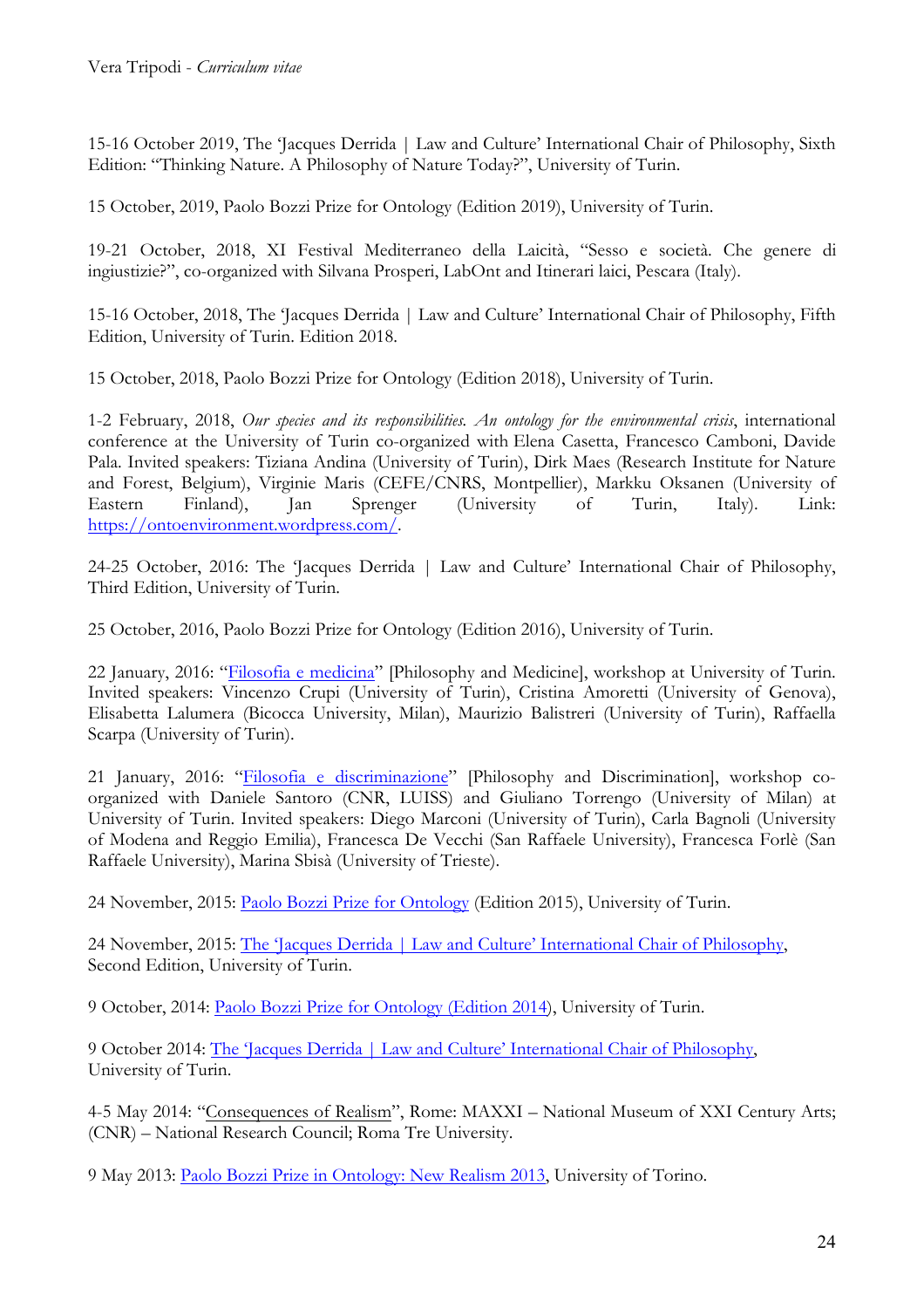## **Workshop organized with Logos-Group (Logic, Language and Cognition Research Group, University of Barcelona)**

14-15, June 2012, the 7th Nomos Meeting, "Workshop on Marriage and Family" - A Symposium on *Minimizing Marriage: Marriage, Morality, and the Law*, Oxford University Press, 2012 by Elizabeth Brake" (http://www.ub.edu/nomos/), co-organized with Giuliano Torrengo at University of Barcelona.

## **Workshops organized with APhEx Group (Analytical and Philosophical Explanation Group)**

16-18 June 2011, "*Another World is Possible*. Conference on David Lewis", organized at University of Urbino with Marianna Antonutti (University of Bristol), Francesca Ervas (Università Roma Tre), Pierluigi Graziani (University of Urbino), Daniele Santoro (LUISS, Roma), Stefano Vaselli (University of Rome "La Sapienza"). Invited speakers: Andrea Bottani (University of Bergamo) Sonia Roca-Royes (University of Stirling), John Collins (Columbia University), John Divers (University of Leeds), Vincenzo Fano (University of Urbino).

28-29 May 2010, "*Word and Object*, 50 years later. Colloquium in Celebration of W.V.O. Quine", organized at University of Rome "Sapienza" with Marianna Antonutti (University of Bristol), Roberto Ciuni (Delft University of Technology), Francesca Ervas (Roma Tre University) Daniele Santoro (LUISS, Rome), Stefano Vaselli (University of Rome "La Sapienza"). Invited speakers: Cesare Cozzo (University of Rome "La Sapienza"), Alberto Voltolini (University of Turin) Stephen White (Tufts University).

## **Organization of National Seminars and Workshops**

**1)** 2020, member of the scientific committee of the MEDCOM2020 (World conference on "Media and Mass Communication"), University of Cagliari, May 28-30, 2020. Link: https://mediaconference.co/

**2)** Coordinator (with Elena Casetta) of the LabOnt Seminar. Link: http://labont.it/labont-seminar [From 2013 to 2019]

**3)** Coordinator (with Enrico Terrone) of the series of meetings: "Scienza Nuova. La rivoluzione digitale fra tecnologia e umanesimo", organized at Circolo dei lettori (Turin). Link**:** https://labont.it/scienzanuova-la-rivoluzione-digitale-fra-tecnologia-e-umanesimo [From November to December 2018]

**4)** 2014, member of the scientific committee of the 10th Conference of the Association for Researching and Applying Metaphor - "Metaphor in Communication, Science and Education", at Department of Pedagogy, Psychology, Philosophy School of Communication Science, University of Cagliari, June 20-23, 2014.

**5)** 2014, member of the organizing committee of the workshop on "Women's Mind. Filosofia e scienza al femminile", organized by Federica Russo at University of Ferrara, 14-15 November 2014.

**6)** 2013, Editor Assistant for the "Paolo Bozzi Prize in Ontology: New Realism 2013", University of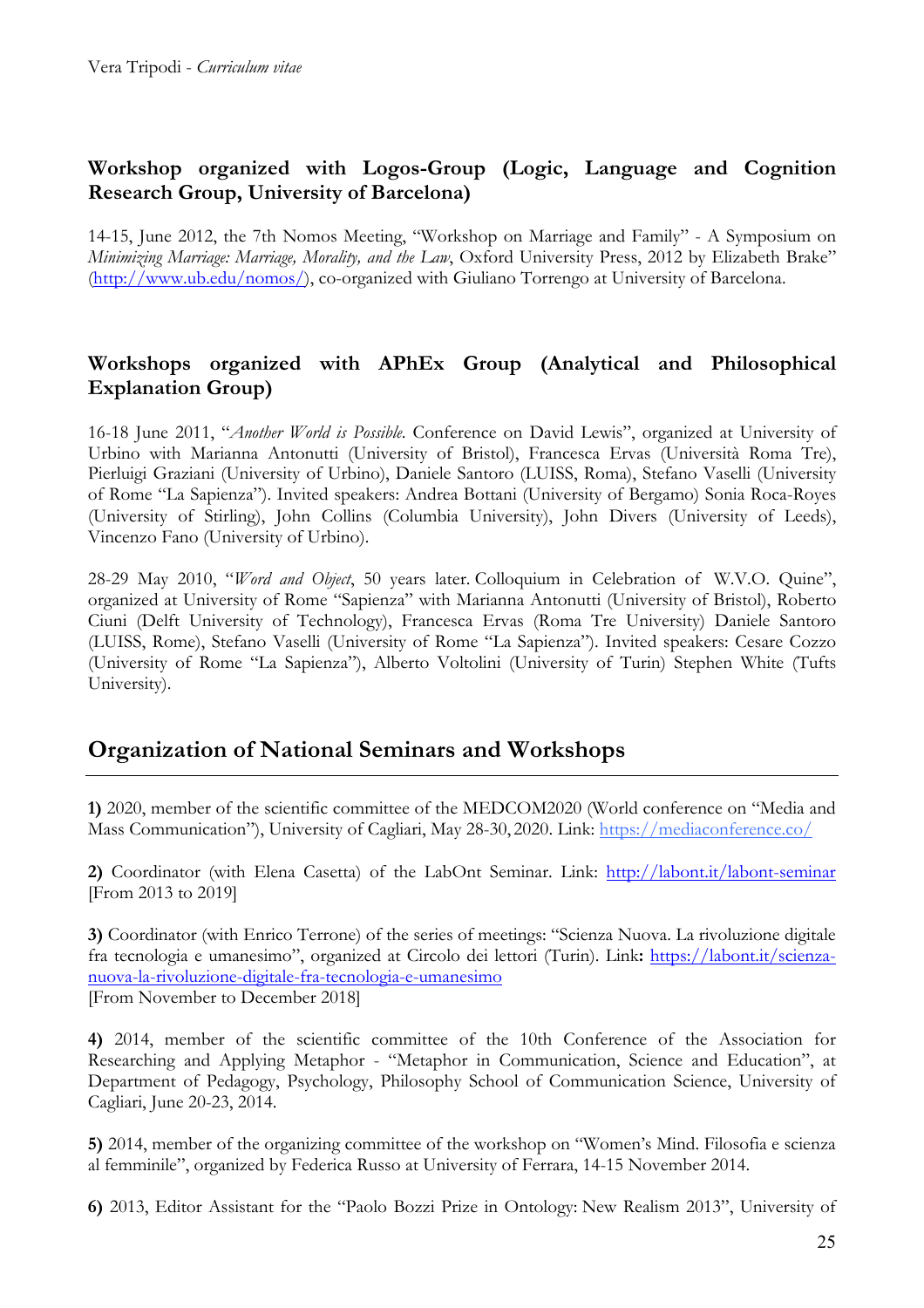Turin, May 9.

**7)** 20-21 September 2007, Editor Assistant for the workshop on "causality" organized with Mario De Caro (Roma Tre), Roberto Cordeschi (La Sapienza), Elena Gagliasso (La Sapienza). Invited speakers: Achille Varzi (Columbia University) e Giuliano Torrengo (University of Turin).

**8)** 15 February 2007, Editor Assistant for the lecture of Vittorio Gallese (University of Parma), *La simulazione incarnata: dai neuroni specchio all'intersoggettività*", Department of Philosophy of The University of Rome "La Sapienza".

**9)** 12 October 2006, Editor Assistant for the conference "Prospettive Filosofiche: il Realismo", organized by "Società Filosofica Italiana" and "Istituto Italiano per gli Studi Filosofici" at Francavilla al Mare.

# **Editorship**

**1)** Since 2016, member of the Scientific Committee of "Primo Premio Nazionale di Editoria Universitaria" [First National Prize for the Italian Publishing] and of the Jury of "Premio Nazionale di Divulgazione Scientifica" [National Prize for Scientific Communication] sponsored by Associazione Italiana del Libro (Roma).

**2)** Since 2016, member of the International Consulting Council of the Researching Center for Cultural Exclusion and Borderland Areas (Russian Academy of Sciences). Webpage: http://cultexclusion.ru/en/o-czentre-en/.

**3)** Since 2015, member of the Scientific Committee of the Series: "Ritratti di filosofia contemporanea" published by AlboVersorio.

**4)** Since 2013, member of the Scientific Committee of the Series: "Relazioni pericolose", published by Mimesis.

**5)** Since 2012, Associate Editor of the journal "Rivista di Estetica" (ISSN: 0035-6212, class A journal under ANVUR – The Italian National Agency for the Evaluation of Universities and Research Institutes).

**6)** Since 2006, Associate Editor at APhEx (Analytical and Philosophical Explanation), member of its Steering Committee and co-organizer of most of its meetings.

**7)** Since 2022, member of the Scientific Committee (for the area "Cognitive Neurosciences, Philosophy of Mind and Language, Logic") of the journal "Phenomenology & Mind" (class A journal under ANVUR – The Italian National Agency for the Evaluation of Universities and Research Institutes).

**8)** Referee for: *Ergo - an Open Access Journal of Philosophy*; *Disputatio*; *The European Journal for Philosophy of Science (EJPS)*; *Mind and Society*; *Argumenta*; *Crítica - Revista Hispanoamericana de Filosofía*; *Rivista di Estetica*; *Notizie di Politeia - Rivista di Etica e Scelte Pubbliche*; *Reti, saperi, linguaggi*; *Politica & Società*; *Lessico di Etica Pubblica*; *Rivista Italiana di Filosofia Analitica-Junior*; *Filosofia*; *Philosophy Kitchen*; *APhEx*; *Philosophy and Public Issue; Biblioteca della libertà; Iride. Filosofia e discussione pubblica; International Journal of Social Robotics*; *Ethics, Politics & Society.*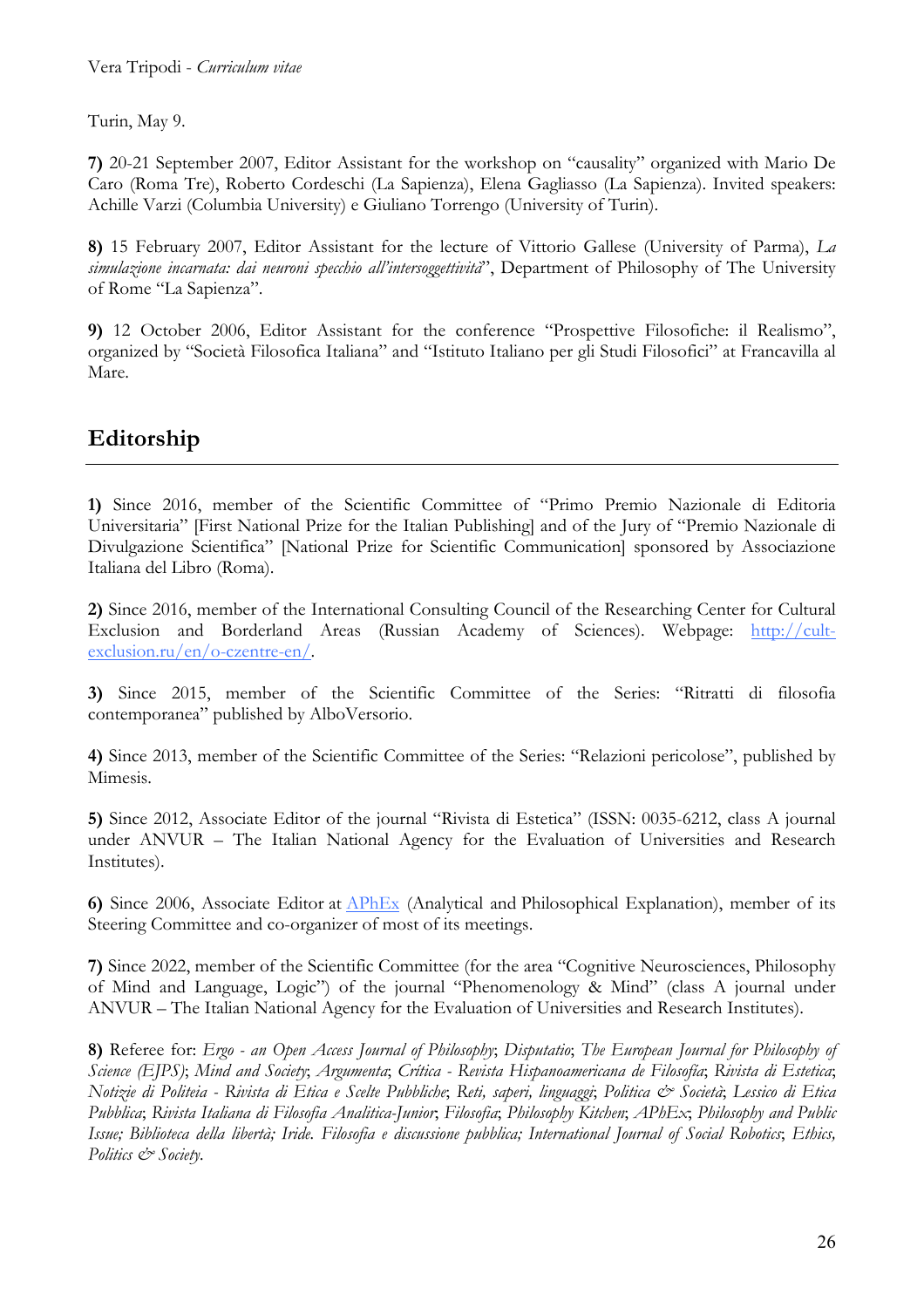# **Professional Memberships**

**1)** 2021-2024, Vice President of SWIP ITALIA (Society for Women in Philosophy - ITALY).

**2)** Since 2021, Member of SIpEIA (Società Italiana per l'Etica dell'Intelligenza Artificiale).

**3)** Since 2019, Member of Consulta di Bioetica Onlus.

**4)** 2018-2021, Vice President of SWIP ITALIA (Society for Women in Philosophy - ITALY).

**5)** June 2018, Founding member of SWIP ITALIA (Society for Women in Philosophy - ITALY).

**6)** Since 2008, Member of SIFA (Italian Society for Analytic Philosophy).

**7)** Since 2010, Founding member of APhEx (Analytical and Philosophical Explanation).

**8)** Former member of: ASPP (Association for Social and Political Philosophy), SFI (Italian Society for Philosophy), SILFS (Italian Society for Logic and Philosophy of Science), Y.E.A.S. (Young European Association of Sciences).

# **Interviews**

Interviewed on-line by Francesca Palatta, *Laboratorio di filosofia "In hoc libro"*, organized by Flavia Marcacci, Pontificia Università Lateranense, 29 April 2021**.** Available online: https://www.youtube.com/watch?v=mzZ34NV1l7E

Interviewed by Chiara Innorta, *Incontri bioetici: Vera Tripodi*, in bimonthly magazine "Il Nuovo Monviso", January 2021.

Interviewed by Nicola Di Turi, *A lavoro con…Vera Tripodi, filosofa e amante del calcio*, in "Io Donna" del "Corriere della sera", 13 September 2020. Available online: https://www.iodonna.it/attualita/famigliae-lavoro/2020/09/17/al-lavoro-con-vera-tripodi-filosofa-e-amante-del-calcio/

Interviewed (with Federica Berdini and Laura Caponetto) by Giovanna Pezzuoli, *La riscossa delle filosofe. "Basta sessismo in accademica"*, in "La 27esimaora del Corriere della sera", 5 November, 2018. Available online: https://27esimaora.corriere.it/18\_novembre\_05/riscossa-filosofe-basta-sessismoaccademia-6913a4b0-deb5-11e8-b2ec-2281f86eb2f8.shtml

Interviewed by Alessio Santelli, '*Filosofia della sessualità' e condizione della donna in accademia*, in "NewsTown"*,* 20 December 2013*.*

Available online: http://news-town.it/credits/2157-filosofia-della-sessualit%C3%A0-e-condizionedella-donna-nell-accademia-intervista-a-vera-tripodi.html

Interviewed by Francesca Lemmi, *La filosofia non è solo maschia*, in "Dol's Magazine", 24 July, 2013. Available online: http://www.dols.it/2013/07/24/la-filosofia-non-e-solo-maschia/

Interviewed by Gioele Gambaro, *Filosofia della sessualità*, in "Filosofiablog, un Blog sulla filosofia antica, moderna e contemporanea", 26 February 2013. Available online: http://www.filosofiablog.it/etica/filosofia-della-sessualita-intervista-a-vera-tripodi-1/